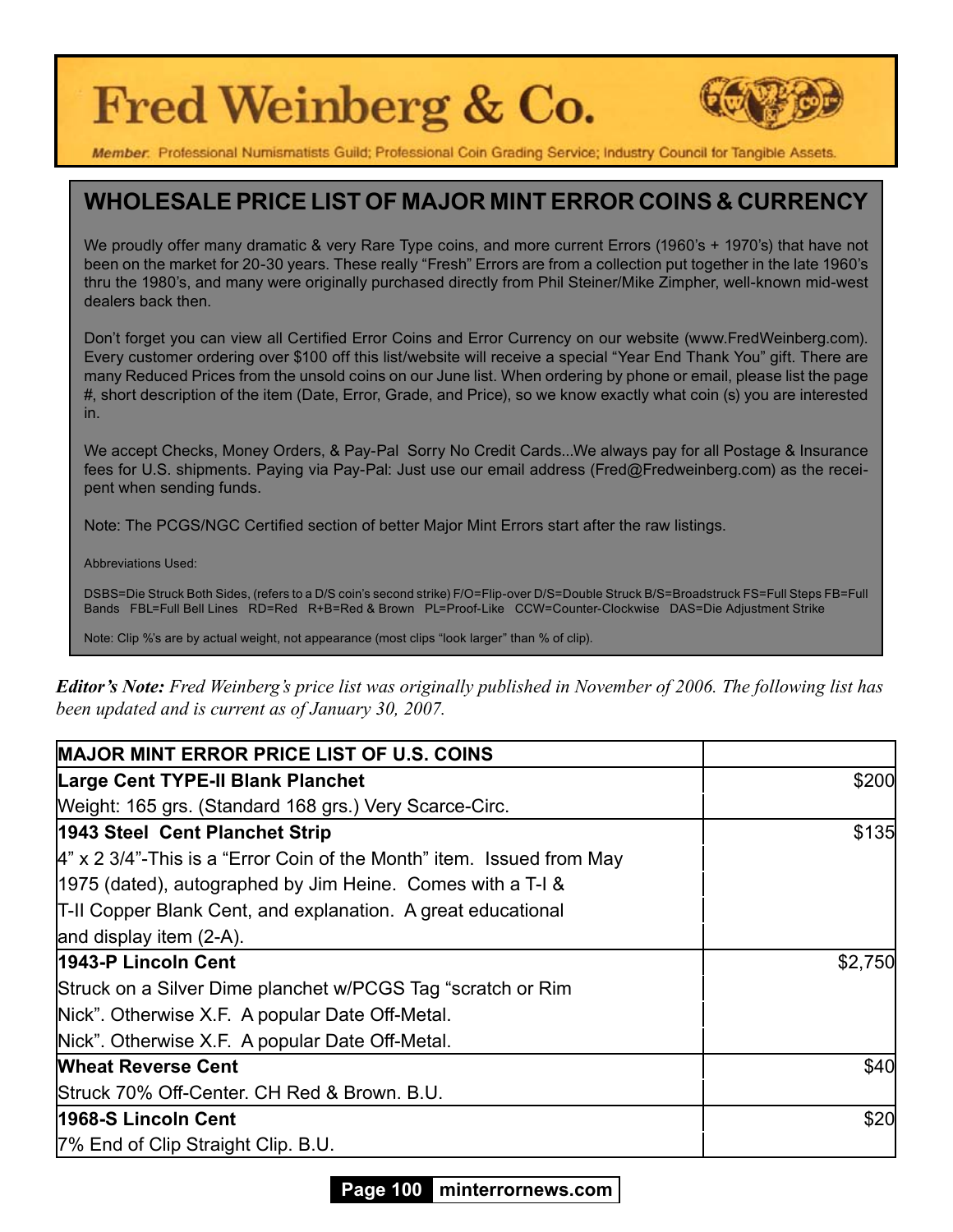| 1969-S Lincoln Cent                                                         | \$15      |
|-----------------------------------------------------------------------------|-----------|
| 7% Curved Clipped planchet. CH. B.U.                                        |           |
| 1969-D Lincoln Cent                                                         | \$20      |
| Nice Broadstruck out of the collar-Scarce Date/Mintmark B.U.                |           |
| 1997 Lincoln Cent (*)                                                       | \$15      |
| High "Finned" rim from approximately 9:00-3:00. The edge                    | $2/$ \$25 |
| looks almost "Double Thick" and the "Finned Rim" is very sharp, caused by a |           |
| slight mis-aligned obv die, and greatly excessive die pressure. CH.B.U.     |           |
| <b>1998 Lincoln Cent</b>                                                    | \$60      |
| Double Struck-second strike 75% off-center. Both full dates show. B.U.      |           |
| 2001 Lincoln Cent                                                           | \$15      |
| Large Broadstruck out of the collar-Full nickel size CH. B.U. (3-A)         | $2/$ \$25 |
| $ 2003$ Lincoln Cent $(*)$                                                  | \$5       |
| 2003 Lincoln Cent (*)                                                       | \$5       |
| Partial Collar "Railroad Rim" strike. (Looks slightly off-center)           | 3/ \$12   |
| 2003 Lincoln Cent (*) CH.B.U.-Tough Year for Errors                         | \$15      |
| Struck 5% Off-Center (Missing part of "United States").                     | $3/$ \$35 |
| 2003 Lincoln Cent                                                           | \$30      |
| Struck 10% Off-center. Rare Date this far off-center. (2-A) CH. B.U.        |           |
| 2005 Lincoln Cent (*)                                                       | \$5       |
| Partial Collar strikes. Scarce Year. CH. B.U.                               | 3/ \$12   |
| 2005 Lincoln Cent (*)                                                       | \$15      |
| Uncentered Broadstrikes (Looks 5% off-center) Scarce Year.                  | $2/$ \$25 |
| UNIQUE-Clock Set of Fold-Over Lincoln Cents                                 | \$11,500  |
| Offered publicly for the first time, we are proud to offer the only         |           |
| known 12 pc. Clock Set of Fold-Over Strike Lincoln Cents. In a              |           |
| custom plastic holder, each Fold-Over cent is in its' own clock             |           |
| position. There are four Pre-'82 Copper Fold-Over's, one Double             |           |
| Struck Fold-Over, and the remaining cents are on post 1983-Zinc             |           |
| planchets. This type of Error is now impossible to occur with the           |           |
| new Shuler Presses. This unique set at one time had a thin                  |           |
| chain that was actually strung through the looped part of the               |           |
| Fold-Over cents! We are certain that it is impossible to ever               |           |
| assemble even half a set like this again. Unique & Dramatic.                |           |
| 1936-S Buffalo Nickel FS # 020 (RPM #1)                                     | \$50      |
| S/S RPM "Very Strong RPM w/secondary S almost a half-letter                 |           |
| south of the primary S". (See CherryPickers Guide). (3-A)                   |           |
| 1987 Jefferson Nickel CH. A.U.                                              | \$3,900   |
| Struck on a <b>CLAD STOCK</b> plan. Extremely RARE 4-5 known. Ex-           |           |
| Bill Fivaz w/flip. This 5c looks normal until you view the "CLAD edge"      |           |

**Page 101 minterrornews.com**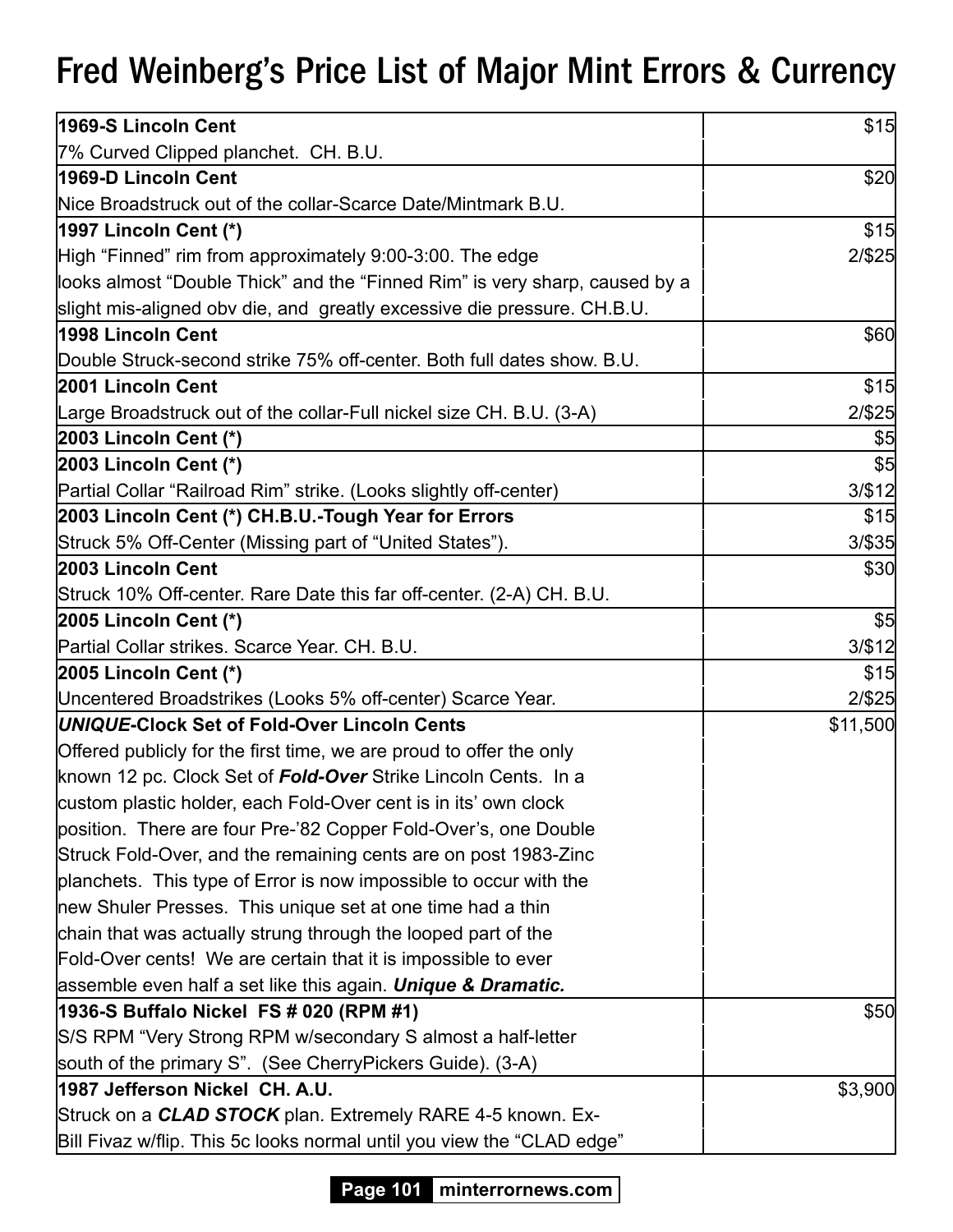| 2001-S Jefferson Nickel GEM PROOF                                             | \$375   |
|-------------------------------------------------------------------------------|---------|
| Partial Collar strike "Railroad Rim". Ex. Rare-found in a Proof set.          |         |
| 2004-P Peace Reverse Jefferson Nickel (*)                                     | \$35    |
| Partial Collar strike "Railroad Rim". Very Scarce. CH. B.U.                   |         |
| 2004-S Peace Reverse Jefferson Nickel PROOF                                   | \$500   |
| Partial Collar strike "Railroad Rim". Ex. Rare-found in Proof set.            |         |
| 2005-P Bison Reverse Jefferson Nickel                                         | \$20    |
| Detached Leg & Belly - Over polished Die CH. B.U. (4-A)                       |         |
| 2005-S U.S. 11 pc. Proof Set                                                  | \$135   |
| With thick, nice long 1/4" Die-Crack on Ocean View Proof Nickel,              |         |
| from rim at 3:30 thru "Liberty". Scarce on Proofs!                            |         |
| 1969-D Roosevelt Dime                                                         | \$65    |
| Obverse Clad Layer Missing. B.U.                                              |         |
| 1975-D Roosevelt Dime                                                         | \$75    |
| Double Struck-second strike 90% off-center @ 9:00. CH. B.U.                   |         |
| 1998-99 Roosevelt Dime's (*) CH.B.U.                                          | \$25    |
| Double struck-second strike is a <u>large</u> broadstrike over                | 3/\$60  |
| first strike. First strike detail shows on outer portion of reverse.          |         |
| 2003-P Roosevelt Dime Partial Collar Strike Scarce (*)                        | \$5     |
| 2003-P Roosevelt Dime (*)-Tough Year for Errors                               | \$12    |
| Uncentered Broadstrike (Looks 5% Off-Center). CH. B.U.                        | 3/\$30  |
| 2003-D Roosevelt 10c Uncentered Broadstrike BU                                | \$15    |
| 2005 Roos. Dime Partial Collar CH. B.U. (*)                                   | \$5     |
| 2005 Roos. Dime Nice Uncentered Broadstrike CH BU(*)                          | \$15    |
| <b>CLAD DIME PLANCHET STRIPS-A RARE OPPORTUNITY</b>                           |         |
| We've just acquired something that I haven't seen since the 1970's.           |         |
| <b>Huge</b> punched Clad Planchet Strips. This small group consists only of   |         |
| <b>CLAD DIME STRIPS.</b> These CLAD DIME PLANCHET STRIPS                      |         |
| are the largest pieces I've handled in about 30 yrs., and represent a very    |         |
| rare opportunity to acquire a phenomenal piece of the Minting Process.        |         |
| All strips are 12 1/2" wide, with two smooth sides, which is the width of the |         |
| strip when it was fed into the blanking press.<br><b>AMAZING!!</b>            |         |
| $12-1/2$ " x 12 1/2"- w/285 fully punched holes & 30 edge punches             | \$1,250 |
| where the strip was cut.                                                      |         |
| 12-1/2" x 17" w/400 fully punched holes & 38 edge punches                     | \$1,500 |
| where the strip was cut. $(2-A)$                                              |         |
| $12-1/2$ " x 19" w/ 456 fully punched holes & 38 edge punches                 | \$1,800 |
| where the strip was cut. The largest strip of the group.                      |         |
| For comparison-A small single 5 1/2" x 2 1/2" pieces                          |         |
| of dime strip sold on eBay for \$180                                          |         |

**Page 102 minterrornews.com**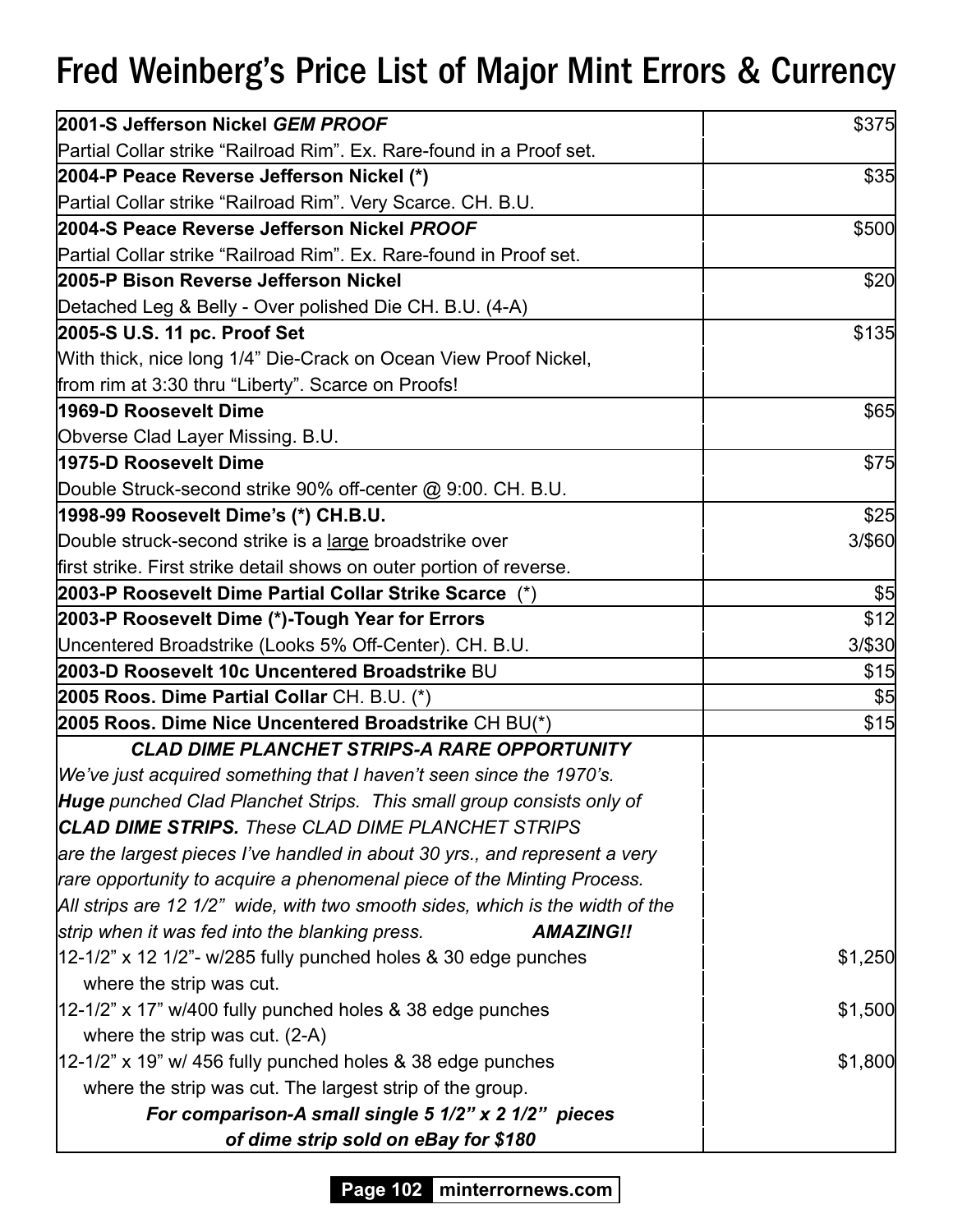| 1941 Washington Quarter                                     | \$95  |
|-------------------------------------------------------------|-------|
| Full Partial Collar strike-Rare Early Date-UNC.             |       |
| 1965 Washington Quarter                                     | \$20  |
| 5% Clipped planchet @ 3:30. Semi P.L. CH. B.U.              |       |
| 1983-P Washington Quarter                                   | \$35  |
| Struck 15% Off-Center @ 9:00. Scarce Date. CH. B.U.         |       |
| <b>1999 STATES QUARTER--ERRORS</b>                          |       |
| 1999-P Pennsylvania Quarter                                 | \$120 |
| Struck 10% Off-Center (Trends @ \$175). CH. B.U.            |       |
| 1999-D Pennsylvania Tilted Partial Collar & B/S B.U.        | \$40  |
| 1999-P or D New Jersey Partial Collar B.U. (2-A)            | \$30  |
| 1999-P New Jersey Uncentered Broadstrike (3-A)              | \$40  |
| 1999-D New Jersey Uncentered Broadstrike (2-A)              | \$40  |
| 1999-P Georgia Partial Collar Strike (s)                    | \$15  |
| 1999-P Georgia Uncentered Broadstrike (s)                   | \$25  |
| 1999-D Georgia Uncentered Broadstrike (s)                   | \$25  |
| 1999-D Georgia Large Uncentered Broadstrike B.U. (2-A)      | \$50  |
| 1999-P Connecticut Partial Collar Strike (s)                | \$20  |
| 1999-P Connecticut Uncentered Broadstrike (s)               | \$40  |
| 1999-P Connecticut Struck 5% off-center. CH. B.U. (2-A)     | \$50  |
| <b>2000 STATES QUARTER--ERRORS</b>                          |       |
| 2000-P Massachusetts Partial Collar Strike (s)              | \$15  |
| 2000-P Massachusetts Uncentered Broadstrike (2-A)           | \$25  |
| 2000-D Maryland Uncentered Broadstrike (3-A)                | \$25  |
| 2000-P South Carolina Partial Collar strike. (s)            | \$15  |
| 2000-P South Carolina Uncentered Broadstrike. (s)           | \$25  |
| 2000-P South Carolina Struck 10% O/C. CH. B.U.(2-A)         | \$60  |
| 2000-P New Hampshire Partial Collar strike. (s)             | \$15  |
| 2000-P New Hampshire Uncentered Broadstrike.(s)             | \$25  |
| 2000-P Virginia Uncentered Broadstrike (s)                  | \$25  |
| <b>2001 STATES QUARTER--ERRORS</b>                          |       |
| 2001-D New York Nice Partial Collar-Scarce State. (s)       | \$10  |
| 2001-D New York Uncentered Broadstrike. (3-A)               | \$75  |
| 2001-D New York Quarter                                     | \$175 |
| Struck a solid 10% Off-Center. Rare State for off-center's. |       |
| 2001-P North Carolina Partial Collar strike. (s)            | \$15  |
| 2001-P North Carolina Uncentered Broadstrike (s)            | \$30  |
| 2001-P North Carolina Struck 5% Off-Center B.U. (3-A)       | \$50  |
| 2001-P North Carolina Struck 10% Off-Center B.U. (*)        | \$65  |
| 2001 Kentucky Reverse full cud @ 8:00. CH. B.U.(3-A)        | \$40  |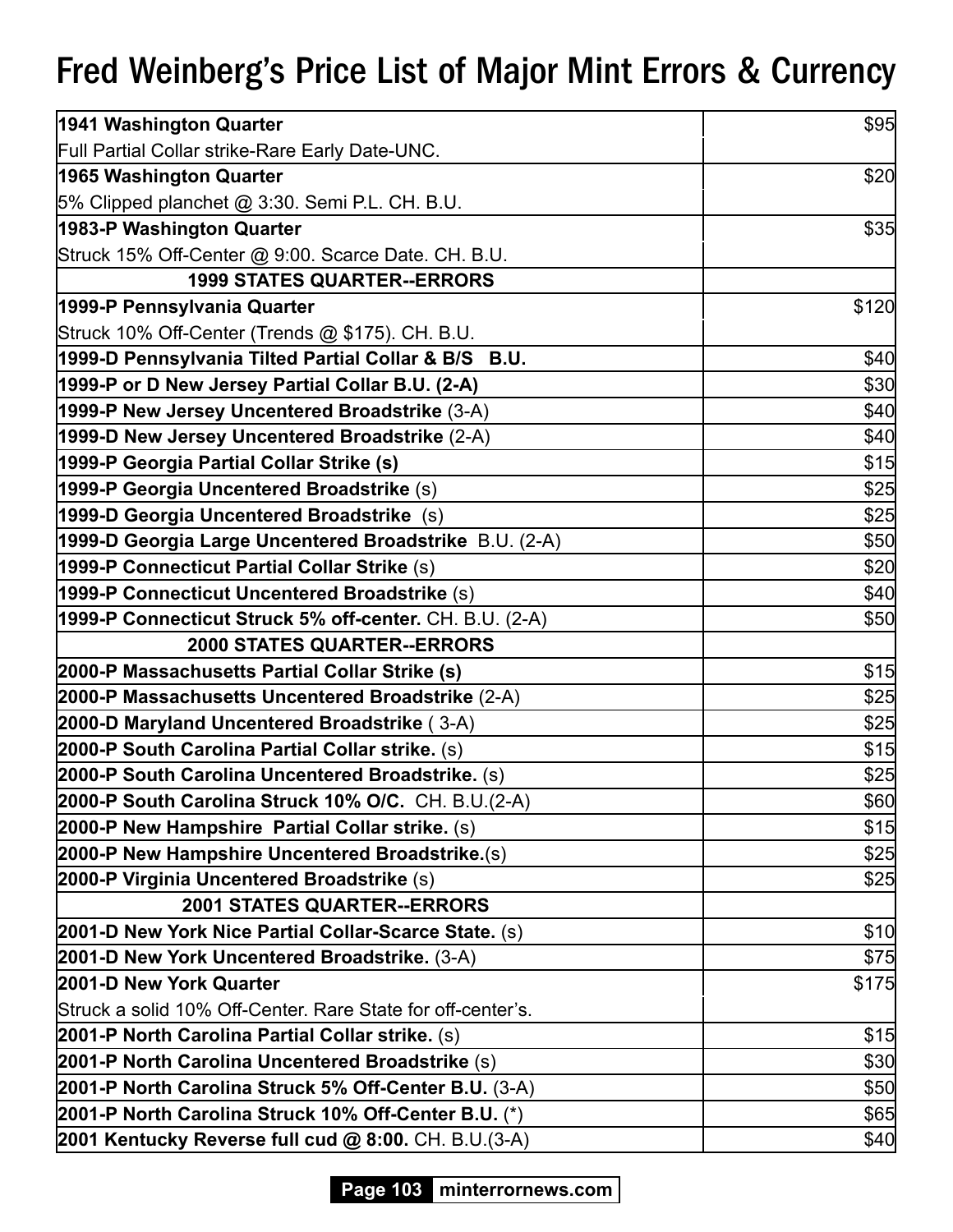| <b>2002 STATES QUARTER--ERRORS</b>                                |        |
|-------------------------------------------------------------------|--------|
| 2002-D Ohio Nice Uncentered Broadstrike B.U.                      | \$75   |
| 2002-P Miss. Partial Collar Scarce State.CH. B.U. (4-A)           | \$20   |
| 2002-D Mississippi Uncentered Broadstrike B.U.(3-A)               | \$40   |
| <b>2003 STATES QUARTER--ERRORS</b>                                |        |
| 2003-P Illinois Partial Collar Strike Scarce State (4-A)          | \$25   |
| 2003-P Alabama Partial Collar (s)                                 | \$15   |
| 2003-P Alabama Uncentered Broadstrike (s)                         | \$30   |
| 2003-P Maine Uncentered Broadstrike. CH. B.U. (s)                 | \$40   |
| 2003-P Missouri Partial Collar strike. B.U. (2-A)                 | \$25   |
| 2003-P Missouri Uncentered Broadstrike B.U. (2-A)                 | \$40   |
| 2003-P Arkansas Partial Collar strike. B.U. (s)                   | \$25   |
| 2003-P Arkansas Uncentered Broadstrike Scarce B.U.                | \$60   |
| <b>2004 STATES QUARTER--ERRORS</b>                                |        |
| 2004-P Michigan Partial Collar Strike Scarce B.U. (s)             | \$25   |
| 2004-P Michigan Uncentered Broadstrike B.U. (s)                   | \$50   |
| 2004-D Texas Tilted Partial Collar strike CH. B.U.(4-A)           | \$25   |
| 2004-D Texas Uncent. Broadstrike Scarce B.U.(2-A)                 | \$60   |
| <b>2005 STATES QUARTER--ERRORS</b>                                |        |
| 2005-D California Uncentered Broadstrike B.U. (*)                 | \$50   |
| 2005-P Oregon Nice 3% Clip @ 9:00. CH. B.U.                       | \$115  |
| 2005-P Oregon Major Uncentered Broadstrike CH B.U.(*)             | \$70   |
| 2005-P Oregon Quarter                                             | \$80   |
| Struck 5% O/C(missing letters on rev) Scarce State (5-A) CH. B.U. |        |
| 2005 W. Virginia Cud @ 4:00 rev. CH. B.U. (2-A)                   | \$20   |
| 2005 W. Virginia Cud @ 8:00 rev. CH. B.U. (*)<br>\$15 ea.         | 2/\$25 |
| 2005 W. Virginia Broadstruck out of collar. B.U. (2-A)            | \$35   |
| 2006- Nevada 4% Clip plan @ 9:30 CH. B.U. Rare                    | \$150  |
| 2006-D Nevada Uncentered B/S-No reeding-Scarce                    | \$60   |
| 2006-D Colorado Uncent. Brdstrk.-Partial Reed. \$35/ea.           | 3\$100 |
| <b>HALF DOLLAR ERRORS</b>                                         |        |
| 1958-P Franklin Half Dollar                                       | \$65   |
| $3\%$ Clipped planchet $@$ 7:00. CH. B.U.                         |        |
| 1963-P Franklin Half Dollar                                       | \$125  |
| Large 7% Ragged End Clip @ 6:00. Scarce like this. CH. B.U.       |        |
| 1964 Kennedy Half Dollar                                          | \$45   |
| 5% Ragged End Clip @ 11:30. WT:11.9gms. Ch. B.U.                  |        |
| 1964-D Kennedy Half Dollar                                        | \$35   |
| Clipped planchet @ 10:00. Nice original toned. B.U.               |        |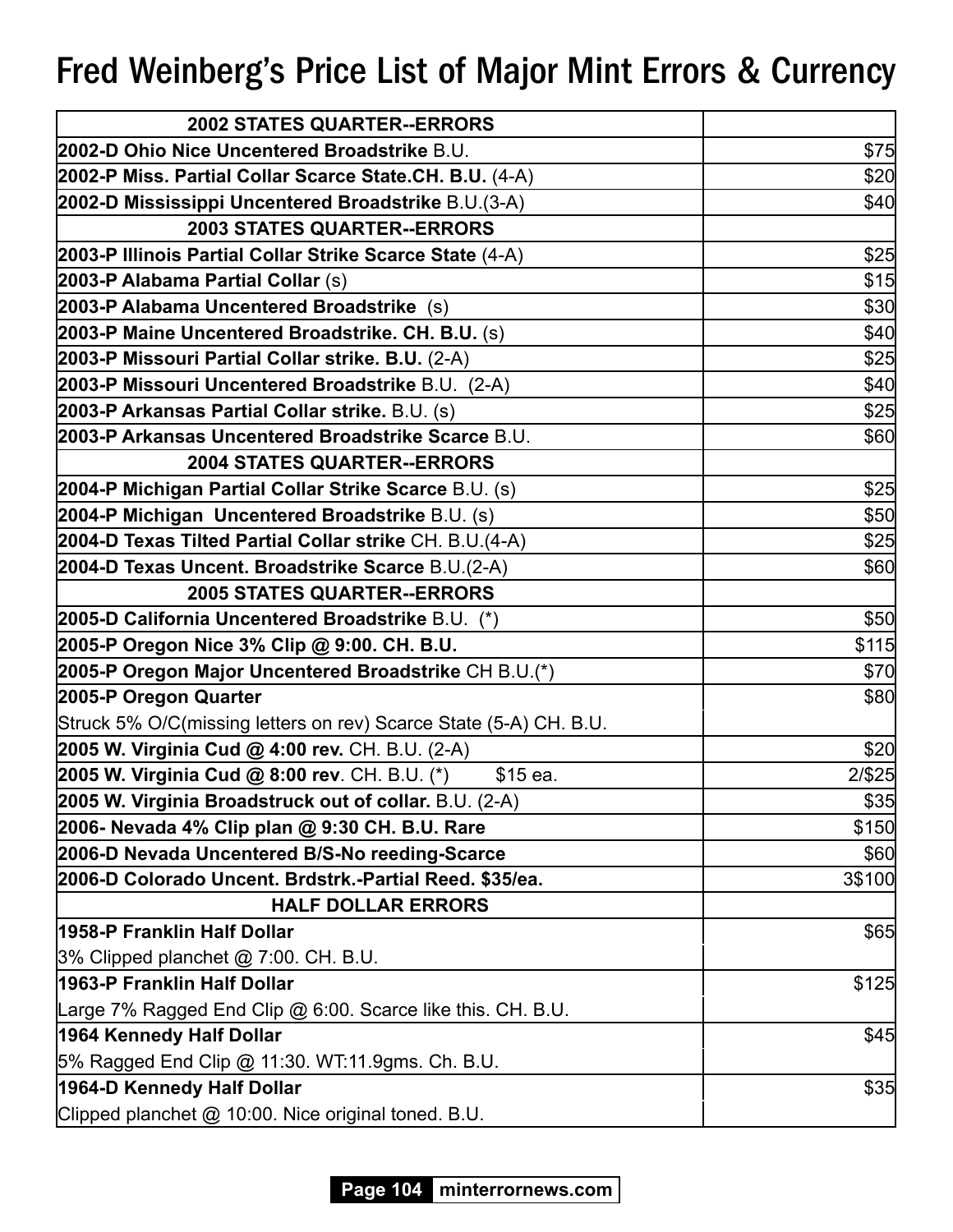| 1971-D Kennedy Half Dollar                                                 | \$65    |
|----------------------------------------------------------------------------|---------|
| 8% Double Clipped planchet. Very CH. B.U.                                  |         |
| 1879-S Morgan Dollar                                                       | \$450   |
| Tilted Partial Collar strike. Semi P.L. CH. B.U. Scarce like this.         |         |
| 1922 Peace Dollar                                                          | \$50    |
| Nice Clip planchet @ 1:00. Larger than most. Die crack obv thru neck. X.F. |         |
| 1922 Peace Dollar                                                          | \$50    |
| Nice Clipped planchet @ 2:00. Frosty B.U.                                  |         |
| 1979-P Susan B. Anthony Dollar                                             | \$15    |
| Wide Rim Variety. CH. B.U. (Near Date)                                     |         |
| Sacagawea Dollar T-II Blank Planchet                                       | \$140   |
| From original bag of 2000 Denver Dollars (Found by Littleton Coin)         |         |
| UNIQUE Sacagawea Dollar Piece of Scrap!!                                   | \$1,250 |
| A MANGANESE curled "SHAVING" found in a Mint sewn bag of dollars           |         |
| Wt: 12.35 gm + 1 1/2" length. A unique piece of scrap Manganese            |         |
| layer from Sacagawea planchet material. Comes with PCGS Tag only           |         |
| "No Service" "Blank Manganese Fragment"                                    |         |
| U.S. MINT \$2,000 SACAGAWEA DOLLAR CANVAS BAG                              | \$15    |
| A brand new full-size canvas bag (10 1/2" x 18") for new                   | 2/\$25  |
| Sacagawea Dollars. These bags are no longer used by the U.S. Mint for      |         |
| distribution for counting rooms. They make a great wall display, or can be |         |
| turned into a tote bag, or ???<br>(NO COINS!)                              |         |
| <b>Civil War Token Errors</b>                                              |         |
| (Aluminum Trade Token) From Truman, MN                                     | \$45    |
| Struck 20% O/C. & large clip on octagon plan. Unusual & Dramatic.          |         |
| <b>WORLD COIN ERRORS</b>                                                   |         |
| 1952 Afghanistan 25 Pul                                                    | \$60    |
| Struck 35% Off-Center. Very rare country. B.U.                             |         |
| 1808 British Indies 10 Cash Copper Coin                                    | \$150   |
| Full First Strike Brockage (Sacagawea \$1 size) (2-A)                      |         |
| 1808 British Indies 10 Cash Copper Coin                                    | \$200   |
| Full First Strike Brockage-Brockage side is 35% off-center!                |         |
| 1985 China Mint 1 oz. Silver ANA Commemorative Medal                       | \$150   |
| The famous "Great Wall" backward error. This dramatic engraving            |         |
| error has "The Great Wall" punched into the die backwards so that          |         |
| it reads "Taerg eth Ilaw". One of the best engraving errors I have         |         |
| ever seen and a very famous item. In original C.M. holder. (2-A)           |         |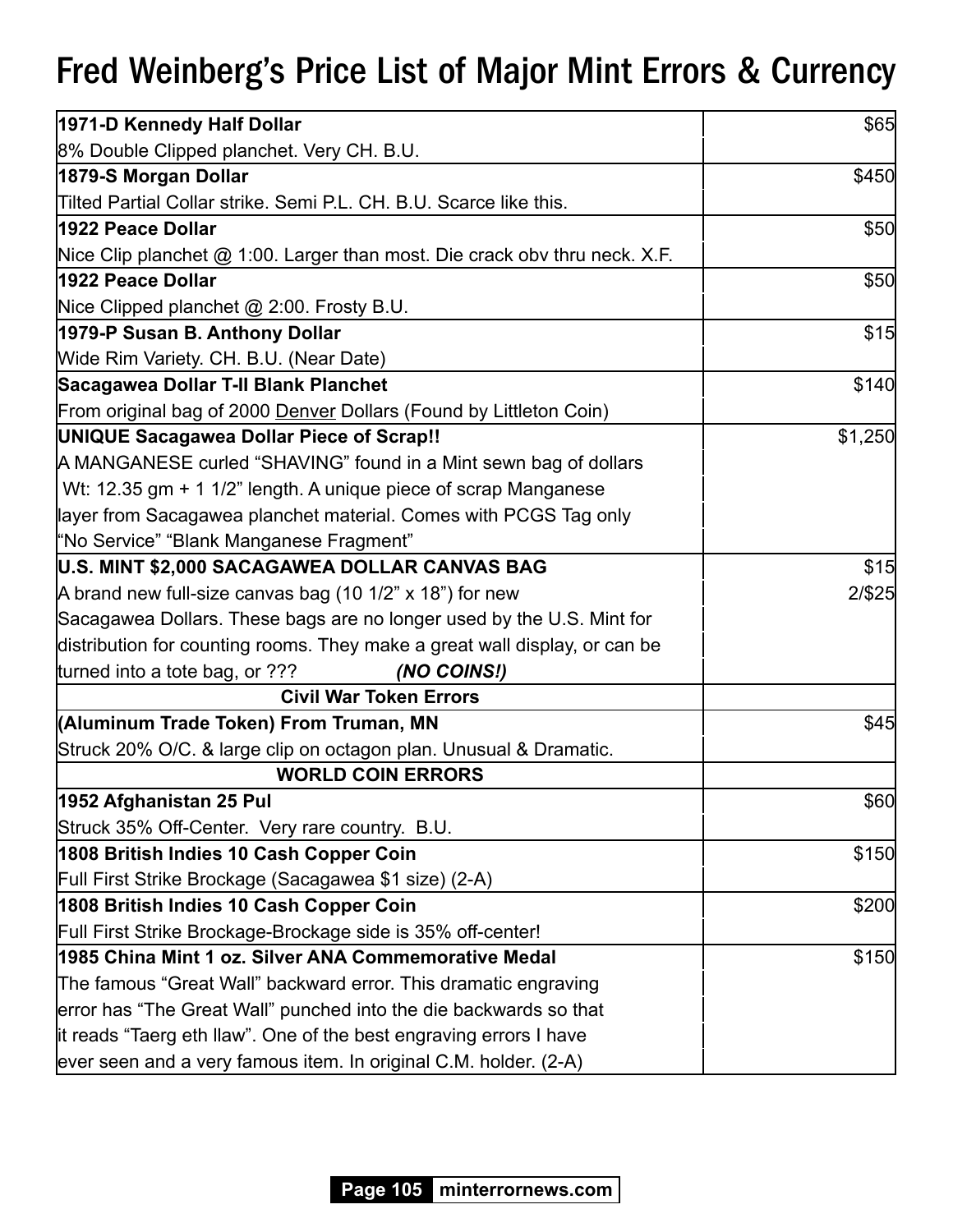| 1975-80's German 2 Pfenning Punched Planchet Strip                       | \$40/ea. |
|--------------------------------------------------------------------------|----------|
| This is a very scarce and unusual Bronze-Clad-Steel magnetic             |          |
| punched planchet strip. This strip shows the "Punch/Tear" marks inside   |          |
| the holes of the strip, and because it is bronze-clad-steel, you can see |          |
| the two different metals on the outside strip itself, and inside the     |          |
| punched holes. These are from approximately 1975-1985, and are an        |          |
| an excellent educational tool to illustrate the minting process.         |          |
| The measurement of this strip is a large 5" $\times$ 4".                 |          |
| Buy one of each Denomination strip @ for \$100                           |          |
| 1975-80's German 5 Pfenning Punched Planchet Strip                       | \$40/ea. |
| The second scarce and unusual Brass Plated Magnetic                      |          |
| Steel punched planchet strip, or "webbing" for German 5 Pfennig          |          |
| This strip shows the "Punch/Tear" marks inside the punched               |          |
| holes. These are from approximately 1975-1985, and are an                |          |
| excellent educational tool to illustrate the minting process.            |          |
| Size of strip 5" x 5". Buy 1 of each Denom. strip for /\$100             |          |
| 1975-80's German 10 Pfenning Punched Planchet Strip                      | \$40/ea. |
| A third scarce and unusual Brass Plated Magnetic Steel                   |          |
| punched planchet strip, or "webbing" for German 5 Pfennig                |          |
| This strip shows the "Punch/Tear" marks inside the punched               |          |
| holes. These are from approximately 1975-1985, and are an                |          |
| excellent educational tool to illustrate the minting process.            |          |
| Size of strip 5.5" x 6". Buy 1 of each Denom. strip for \$100            |          |
| 2004 \$1 Somalia Republic Silver Guitar-Shaped Coin                      | \$40     |
| Double Struck- These are the Red - Enameled Guitar on                    | 2/\$70   |
| one side & "One Dollar", Somalia Republic, date, and Coat of             |          |
| Arms on obverse. Obverse side is Double Struck!!                         | $(*)$    |
| 2005-S U.S. 11 pc. Proof Set                                             | \$135    |
| With thick nice long 1/4" Die-Crack on Ocean View Proof Nickel           |          |
| from rim at 3:30 thru "Liberty". Scarce on Proofs.                       |          |
| <b>U.S. Mint Medals</b>                                                  |          |
| 1893 Columbian Expo-Chicago "So Called Dollar"                           | \$35     |
| "U.S. Mint Exhibit/Treasury Department" showing U.S. Government          |          |
| building exhibit at Expo. (2-A) (Ike \$1 Size). - Not Errors-            |          |
| <b>Blanks &amp; Planchets</b>                                            |          |
| Copper Cent Blank Type-II (Pre'83)                                       | \$3      |
| <b>Nickel Blank Planchet Type-II</b>                                     | \$10     |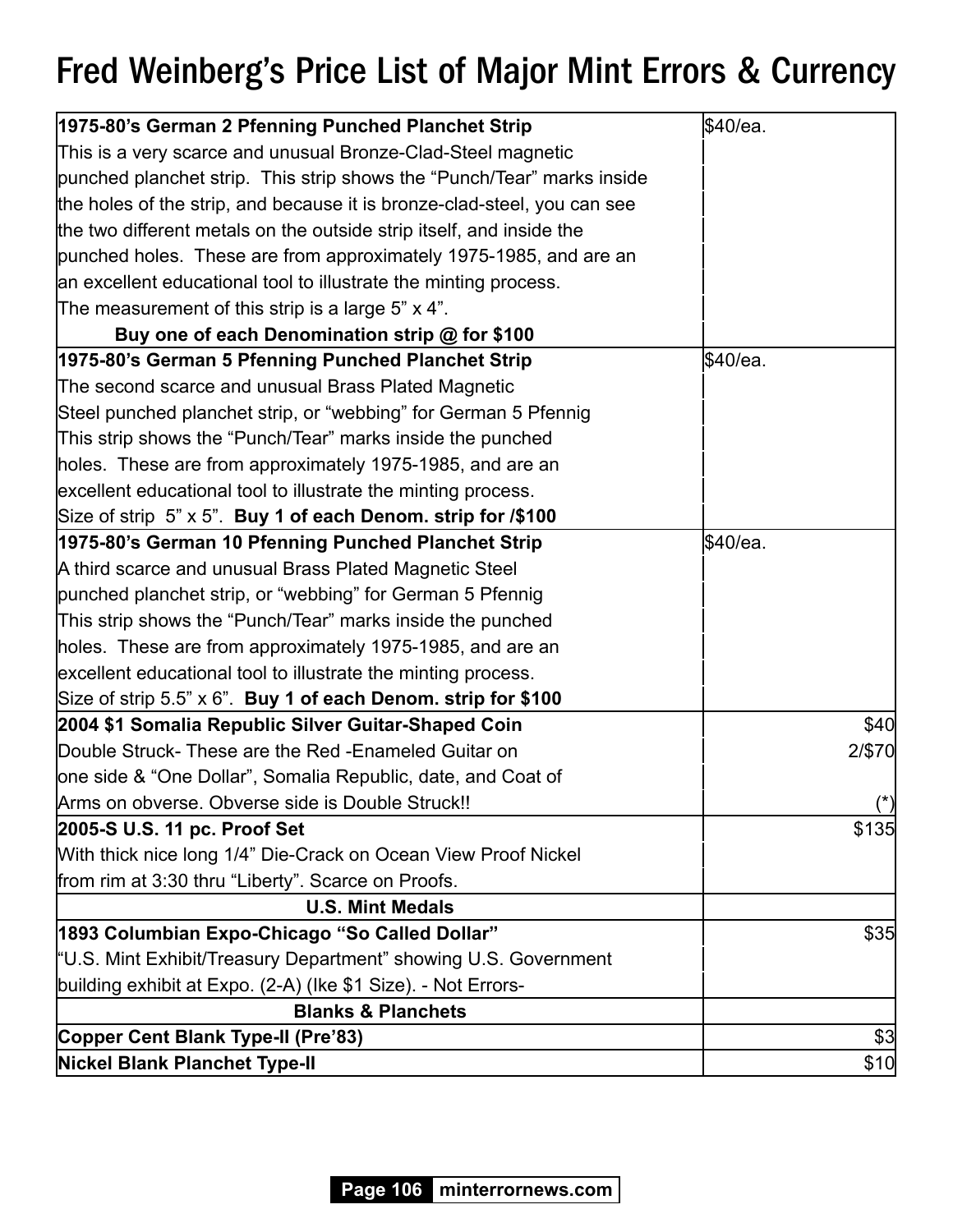| Nickel Blanks Type-I & Type-II 2 pc. set.                                  | \$25  |
|----------------------------------------------------------------------------|-------|
| Silver Dime Planchet Type-II (90% Silver)                                  | \$25  |
| Clad Dime Blank Type-I & Type-II 2 pc. set                                 | \$5   |
| Silver Quarter Blank Type-II (90% Silver)                                  | \$115 |
| <b>Clad Quarter Blank Type-II</b>                                          | \$5   |
| Clad Quarter Blank T-I & T-II 2 pc. set                                    | \$20  |
| 90% Silver 50c Blank Planchet Type-II "Out of Stock"                       | \$85  |
| <b>Clad Half Dollar Blank T-I</b>                                          | \$150 |
| <b>Clad Half Dollar Blank T-II</b>                                         | \$60  |
| \$1 Ike Blank Type-I (Very scarce)                                         | \$175 |
| \$1 Ike Blank Planchet Type-II                                             | \$120 |
| \$1 Ike Blank Planchet Type-I & Type-II 2 pc. Set                          | \$275 |
| \$1 SBA Blank Planchet Type-I. (Very Scarce) (3-A)                         | \$150 |
| \$1 SBA Blank Planchet Type-II                                             | \$60  |
| \$1 Sacagawea Blank Planchet Type-II                                       | \$125 |
| 1943 Steel Cent Planchet Strip                                             | \$135 |
| $4"$ x 2 3/4"-This "Error Coin of the Month" issue is from May 1975        |       |
| (dated), autographed by Jim Heine. Comes w/ T-I & T-II Copper              |       |
| Blank cent & explanation. Great educational & display item (4-A).          |       |
| <b>MAJOR CURRENCY ERRORS</b>                                               |       |
| 1988-A \$1 Note PCGS Superb Gem New-69 PPQ                                 | \$350 |
| Stuck suffix in Serial #. The upper right "C" suffix is turned up & only   |       |
| bottom 1/3 shows. Superb grade.                                            |       |
| 1999 \$1 Note PCGS EF-40 PPQ                                               | \$450 |
| Printed Torn Foldover. An almost 2" folded-over piece was folded for       |       |
| the 3rd printing only. Very dramatic & unusual.                            |       |
| 2003-A \$1 Note PMG Exceptional Paper Quality                              |       |
| Dual autographed Note-Autographed by both Treasurer A. Cabral and          |       |
| Secretary of Treasury John Snow. Autographed Notes are fun to collect,     |       |
| great "show-n-tell" items, and always historically important. Notes signed |       |
| by BOTH the Treasurer and Secretary of Treasurer are very rare-            |       |
| They are seldom together at the same place to do this.                     |       |
| <b>PMG Superb Gem 67 (*) "Exceptional Paper Quality"</b>                   | \$125 |
| 1988 \$100 Note PCGS XF-40 PPQ                                             | \$275 |
| Multi-Gutter Folds Front & Back-Two major Gutter Folds, and                |       |
| mis-cut on left side. Scarce on this high denomination.                    |       |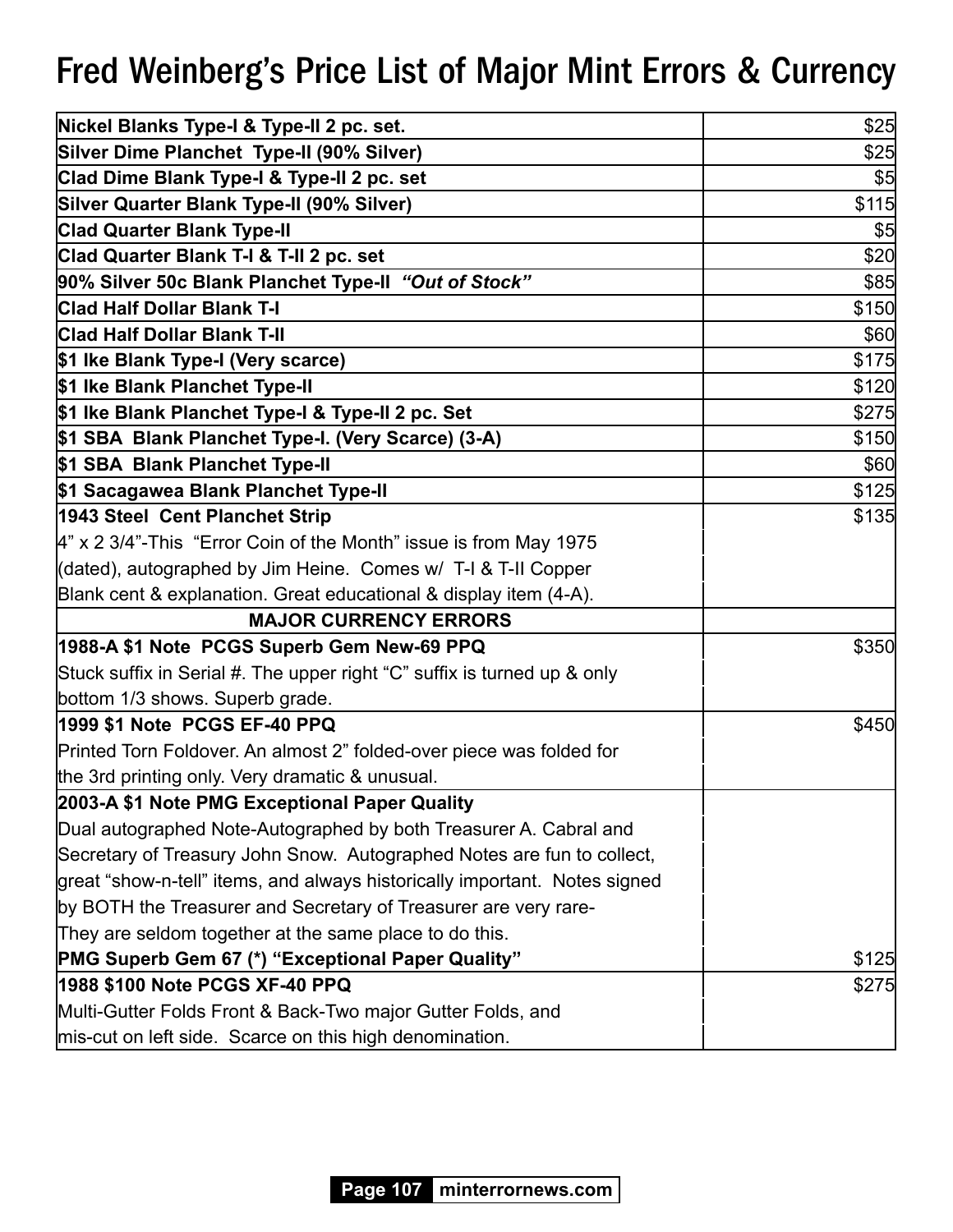| <b>COINAGE DIES--Cancelled U.S. Mint Olympic Coin Dies</b>                                               |         |
|----------------------------------------------------------------------------------------------------------|---------|
| There are four basic types of "Out of Use" Dies. (See the June 2002 issue of                             |         |
| "Coinage" for more information.)                                                                         |         |
| "Torched"-The face of the die is melted into "Blobs". Seen in the 1968-<br>S/1969-S                      |         |
| Dies sold as scrap in the San Francisco area in the late 1960's. Surface of<br>the Die looks like "Lava" |         |
| "Defaced"-The face of the Die is ground off flat. These are the dies I sell from                         |         |
| the Denver Mint, and are the same type of Dies sold by the U.S. Mint in 1998,                            |         |
| and since 1999 for States Quarter Dies only.                                                             |         |
| "Cancelled" - The face of the die is "X"d across the die, leaving four<br>quadrants                      |         |
| of design showing. Some old rare U.S. Dies are found like this, plus the one-                            |         |
| time-only sale in 1997 of the 1996 U.S. Olympic Proof & Unc. \$1 & \$5 Gold<br>Dies.                     |         |
| "Unmarked" or "Uncancelled" - The rarest of Dies, and considered                                         |         |
| illegal to own if it's a modern U.S. Coinage Die!!                                                       |         |
| 1996 1 Silver Olympic Reverse Proof Coin Die                                                             | \$850   |
| Olympic Torch design Comes w/Certificate of Authenticity. (2-A)                                          |         |
| 1996 \$5 Gold Olympic Obverse UNC Coin Die                                                               | \$1,500 |
| Flag Bearer/USA/Date/Design. Only 13 Dies sold! NO - Certificate                                         |         |
|                                                                                                          |         |
| <b>Certified Mint Errors:</b>                                                                            |         |
| <b>Cents</b>                                                                                             |         |
| 1850 Braided Hair Large Cent PCGS XF-45                                                                  | \$3,800 |
| Struck 40% Off-Center @ 1:00. A very pleasing & definitive example                                       |         |
| of a dated Large Cent major off-center strike.                                                           |         |
| N.D. Braided Hair Cent PCGS XF-40                                                                        | \$2,700 |
| Struck 40% Off-Center @ exactly 6:00.                                                                    |         |
| 1859 Indian Cent PCGS VF-20                                                                              | \$475   |
| Struck 5% off-center @ 12:00 on a Type-I Blank. Rare date.                                               |         |
| 1906 Indian Cent PCGS MS-63BN                                                                            | \$1,200 |
| Struck 35% Off-Center. Scarce this grade and percentage.                                                 |         |
| 1907 Indian Cent PCGS MS-64BN                                                                            | \$1,500 |
| Struck 50% off-center. Another high grade with date major off-center.                                    |         |
| 1908 Indian Cent PCGS MS-64BN                                                                            | \$1,700 |
| Struck 35% Off-Center @ 1:00. Very PQ and a scarcer date.                                                |         |
| N.D. Indian Cent PCGS AU-50                                                                              | \$550   |
| Struck 40% Off-Center @ 4:00.                                                                            |         |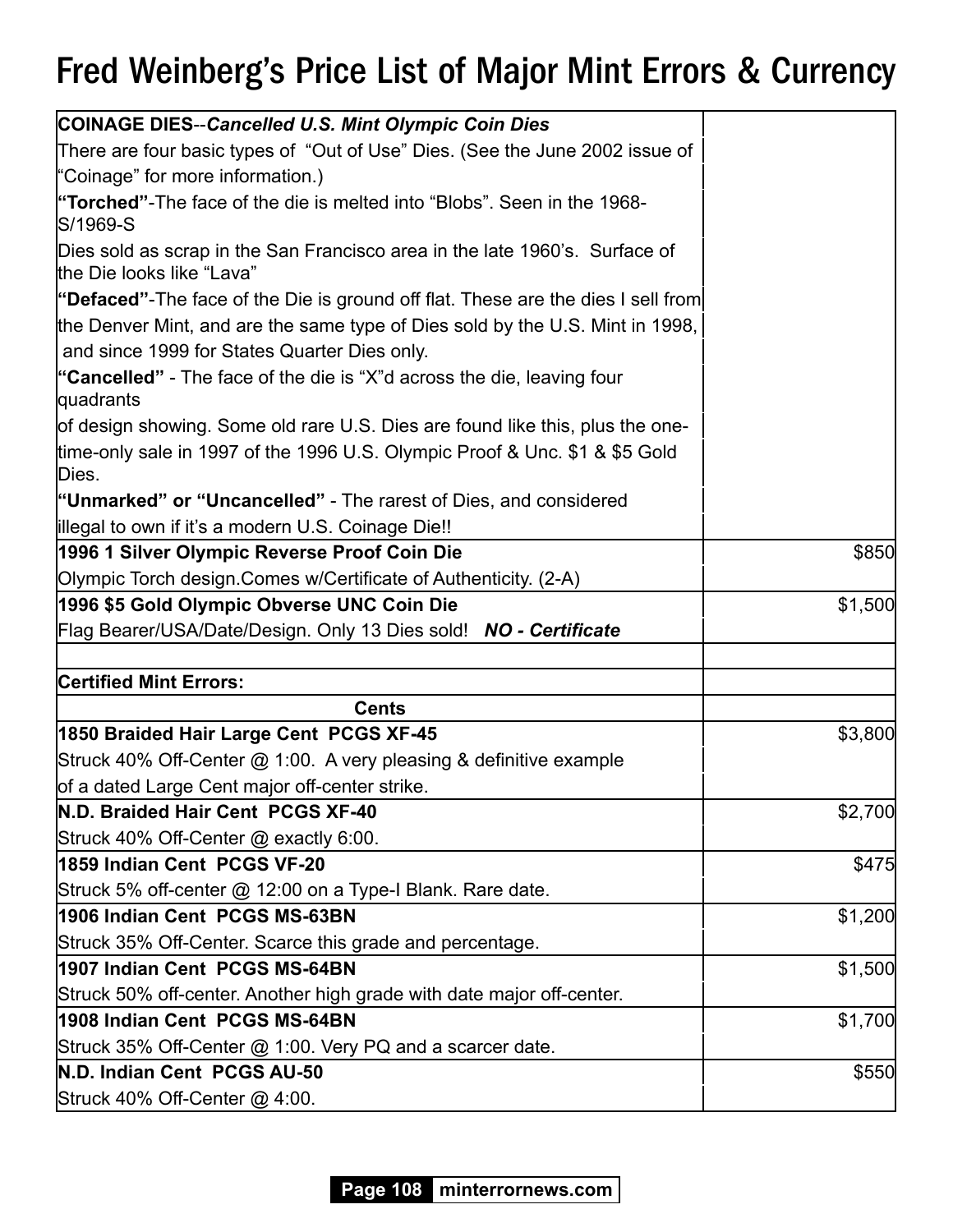| N.D. Indian Cent PCGS MS-64BN                                                     | \$1,700 |
|-----------------------------------------------------------------------------------|---------|
| Triple Struck-Double Struck in Collar, & 3rd strike is 30% off-center             |         |
| at 6:00. High graded & very eye-appealing.                                        |         |
| N.D. Indian Cent NGC MS-65BN                                                      | \$3,450 |
| <b>Extremely Rare</b> Counter-Brockage Obverse (Copper)                           |         |
| 1909 V.D.B. Lincoln Cent PCGS PCGS XF-40                                          | \$2,250 |
| <b>Flipover Double Struck in Collar.</b> A dramatic & Rare error on this          |         |
| first-year-of-issue coin. Lots of detail from first strike shows                  |         |
| including Lincoln's neck, face, "We Trust", VDB, & 19-9 of date on                |         |
| all of the reverse. Even more detail of reverse first strike shows on             |         |
| obverse. Comes w/1973 letter, B/W photos, etc. from Alan Herbert                  |         |
| authenticating the coin. This could be unique, or only the second                 |         |
| known. (Could be the same original reported coin).                                |         |
| 1919 Lincoln Cent PCGS MS-60                                                      | \$2,750 |
| Struck on foreign copper-nickel planchet 51 grs. Could be on                      |         |
| thick Argentina or Peru planchet? Rare Early Off-Metal                            |         |
| 1920 Lincoln Cent PCGS AU-58                                                      | \$8,000 |
| Struck on a <b>Silver Dime</b> planchet. One of the earliest dated "Silver        |         |
| Cents" known. <i>Incredible/Rare.</i> & the first of this date on the market      |         |
| in over 25 years!                                                                 |         |
| 1943 Lincoln Cent PCGS MS-63                                                      | \$7,500 |
| Struck on a <b>Silver Dime</b> planchet. Available in AU, very <b>Rare in MS!</b> |         |
| 1957 Lincoln Cent PCGS AU-53                                                      | \$1,700 |
| Struck on a <b>Silver Dime</b> planchet.                                          |         |
| 1958 Lincoln Cent PCGS MS-64                                                      | \$3,000 |
| Double Denomination struck on a <b>Struck 1958 Cuba 1 Centavo</b> .               |         |
| Strong detail shows--Second finest known.                                         |         |
| 1958 Lincoln Cent NGC MS-65                                                       | \$1,750 |
| Stk. on T.1 Cuba 1 Centavo plan. Highest grade known of this O/M 1c.              |         |
| 1958 Lincoln Cent NGC MS-65                                                       | \$3,750 |
| Double Denomination-Struck on a <b>Struck 1958 Cuba 1 Centavo</b> .               |         |
| Extremely Rare as a Double Denom. and w/out a doubt Finest known.                 |         |
| Buy the above as a set Finest known U.S coins on Cuban coins. (NGC)               |         |
| \$4,750                                                                           |         |
| 1959 Lincoln Cent PCGS MS-63                                                      | \$2,300 |
| Struck on a <b>Silver Dime</b> planchet. First year of Memorial reverse.          |         |
| 1959 Lincoln Cent PCGS MS-64                                                      | \$2,800 |
| Struck on a <b>Silver Dime</b> planchet. Scarce this nice.                        |         |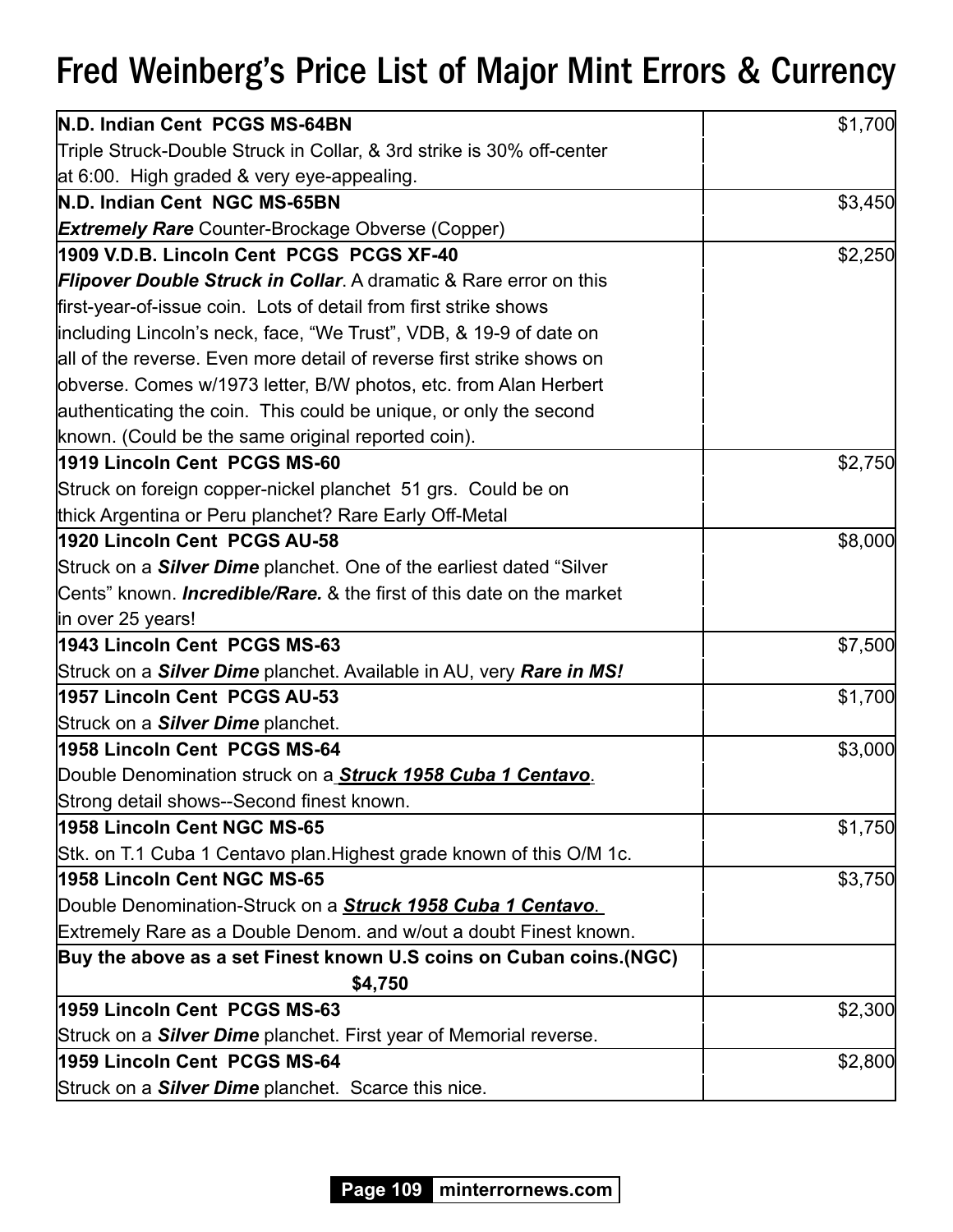| 1960 Lincoln Cent PCGS MS-64                                               | \$2,100 |
|----------------------------------------------------------------------------|---------|
| Struck on a <b>Silver Dime</b> planchet. Another scarce date.              |         |
| 1960-D Lincoln Cent PCGS XF-40 Small Date                                  | \$2,000 |
| <b>Small Date-Struck on Dime planchet. An incredibly rare Silver Cent.</b> |         |
| 2-3 known. Ex-F.W. 30 yrs. old W/ANACS photo cert & FW 2 x 2.              |         |
| The Rarest Memorial Silver Cent. Sold in 7/75 Reduced to \$2,000           |         |
| 1964-D Lincoln Cent PCGS MS-64                                             | \$1,850 |
| Struck on a <b>Silver Dime</b> planchet.                                   |         |
| l1964 Lincoln Cent NGC AU-58                                               | \$1,250 |
| Struck on Silver Dime planchet.                                            |         |
| 1964-D Lincoln Cent NGC AU-50                                              | \$1,100 |
| Struck on a Silver Dime planchet. Brilliant.                               |         |
| 1965 Lincoln Cent PCGS MS-63                                               | \$500   |
| Struck on a <b>Clad Dime</b> planchet. First-Year-of-Clad. (2-A)           |         |
| 1966 Lincoln Cent PCGS MS-64                                               | \$550   |
| Struck on a <b>Clad Dime</b> planchet.                                     |         |
| 1966 Lincoln Cent (s) PCGS MS-65                                           | \$600   |
| Struck on a clad dime planchet.                                            |         |
| 1968-D Lincoln Cent PCGS MS-63                                             | \$600   |
| Struck on a <b>Clad Dime</b> . Very scarce Date/Mintmark.                  |         |
| 1968-S Lincoln Cent (s) PCGS MS-64                                         | \$675   |
| Struck on a <i>Clad Dime</i> planchet. Scarce San Francisco Mint.          |         |
| 1968-S Lincoln Cent PCGS MS-65                                             | \$775   |
| Struck on a <b>Clad Dime</b> planchet. Scarce from San Francisco.          |         |
| 1972 Lincoln cent PCGS MS-63 Red                                           | \$1,150 |
| Great Foldover strike with date--Scarce.                                   |         |
| 1980 Lincoln Cent NGC MS-65                                                | \$425   |
| Struck on a <b>Clad Dime</b> planchet.                                     |         |
| 1982 Lincoln Cent (Small date) NGC MS-66                                   | \$550   |
| Struck on a <b>Clad Dime</b> planchet.                                     |         |
| N.D. Lincoln-Copper Cent PCGS MS-64 Red                                    | \$750   |
| Struck on a perfect <b>Bow-Tie</b> planchet. 7grams.                       |         |
| N.D. Lincoln-Copper Cent PCGS MS-64 Red/BRN                                | \$675   |
| Struck on a perfect <b>Bow-Tie</b> planchet. 1grams                        |         |
| 1995 Lincoln Cent PCGS MS-65                                               | \$1,250 |
| Double Denomination on Struck Dime. Both dates full & strong.              |         |
| 1998 Lincoln Cent NGC MS-67 Red                                            | \$650   |
| Obverse Die Cap. Very deep and dramatic                                    |         |
| 1998 Lincoln Cent NGC MS-67                                                | \$450   |
| Struck on a Type-I <b>Clad Dime</b> planchet.                              |         |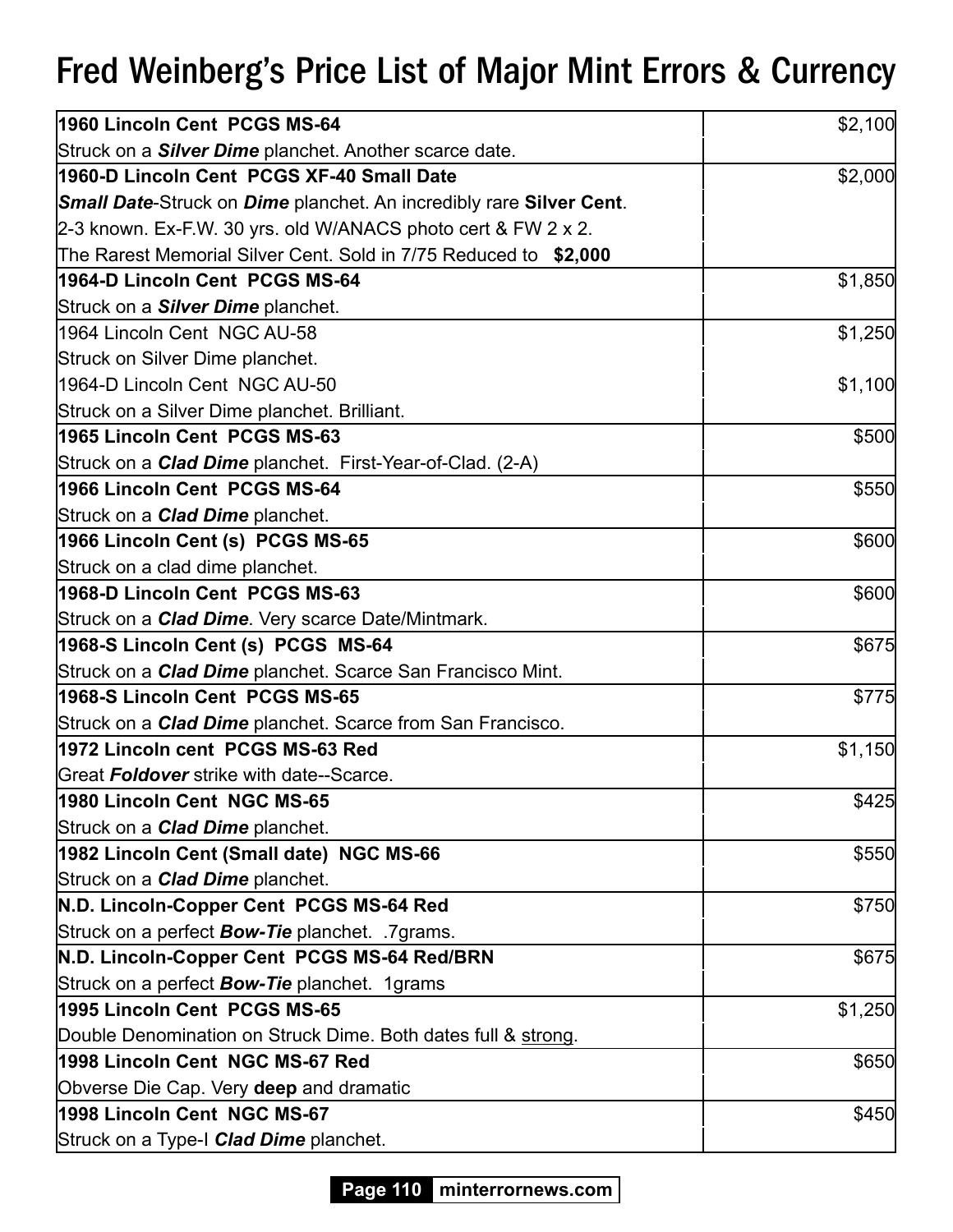| 1999 Lincoln Cent PCGS MS-63 Red                                                | \$185   |
|---------------------------------------------------------------------------------|---------|
| Reverse Die Cap-Full Sac \$1 size in diameter. Great cupped rev.                |         |
| 1999 Lincoln Cent NGC MS-66                                                     | \$400   |
| Struck on a <b>Clad Dime</b> planchet. (2-A).                                   |         |
| 1999 Lincoln Cent NGC MS-67                                                     | \$550   |
| Struck on a <b>Clad Dime</b> planchet.                                          |         |
| 1999 Lincoln Cent NGC MS-66                                                     | \$1,100 |
| Double Denom. on Flipover Struck Dime. Two full dates. Great detail.            |         |
| 2000 Lincoln Cent PCGS MS-64Red                                                 | \$600   |
| Deep Obverse Die Cap (Tag reads) Uniform High & Deep "Walls"                    |         |
| 2000 Lincoln Cent PCGS MS-65                                                    | \$400   |
| Struck on a <b>Clad Dime</b> planchet (2-A).                                    |         |
| 2000 Lincoln Cent PCGS MS-66                                                    | \$425   |
| Struck on a <b>Clad Dime</b> planchet.                                          |         |
| 2005 2 pc. Set Lincoln Cents PCGS MS65Red/MS63                                  | \$9,500 |
| A <i>unique</i> & dramatic set - Coin #1 has a perfect deep Bow-Tie             |         |
| indent on the reverse. Coin #2 is the piece that it was indented with-          |         |
| A Superb Bow-Tie Dime Planchet that fits perfectly into the reverse             |         |
| of the 2005 cent. There are two other Cent on Dime Bow-Tie pcs.,                |         |
| but this is the only known set that includes the coin it was struck into!       |         |
| N.D. Lincoln Cent PCGS MS-65                                                    | \$3,500 |
| Struck on a beautiful <b>Bow-Tie Dime</b> plan. scrap. (Unif. Obv) <b>RARE!</b> |         |
| <b>Nickels</b>                                                                  |         |
| 1867 Shield Nickel PCGS MS-63                                                   | \$2,750 |
| 99% Indented Reverse. Hard to figure what indented the entire rev.              |         |
| of this coin except for approx. 40% of the reverse denticles only. It           |         |
| could have been a Nickel blank, or a ??                                         |         |
| 1890 Liberty Nickel PCGS XF-40                                                  | \$2,350 |
| <b>Unique-</b> Unknown Indented Obverse. This coin weighs a full 77 grs.,       |         |
| and the obverse indent is deep enough that it could have been a dime            |         |
| planchet, but the indent is too small in diameter. In any case I have           |         |
| never seen another Type Coin like it before.                                    |         |
| 1899 Liberty Nickel PCGS AU-58                                                  | \$5,750 |
| Struck on a Cent plan. 1st of this date known! Great strike & luster.           |         |
| 1900 Liberty Nickel PCGS MS-63                                                  | \$650   |
| Struck 5% Off-Center @ 12:00.                                                   |         |
| 1901 Liberty Nickel PCGS AU-58 (Only 4 known)                                   | \$5,500 |
| Struck on a <b>Cent</b> plan. Obverse has some red & rev has 40% red.           |         |

**Page 111 minterrornews.com**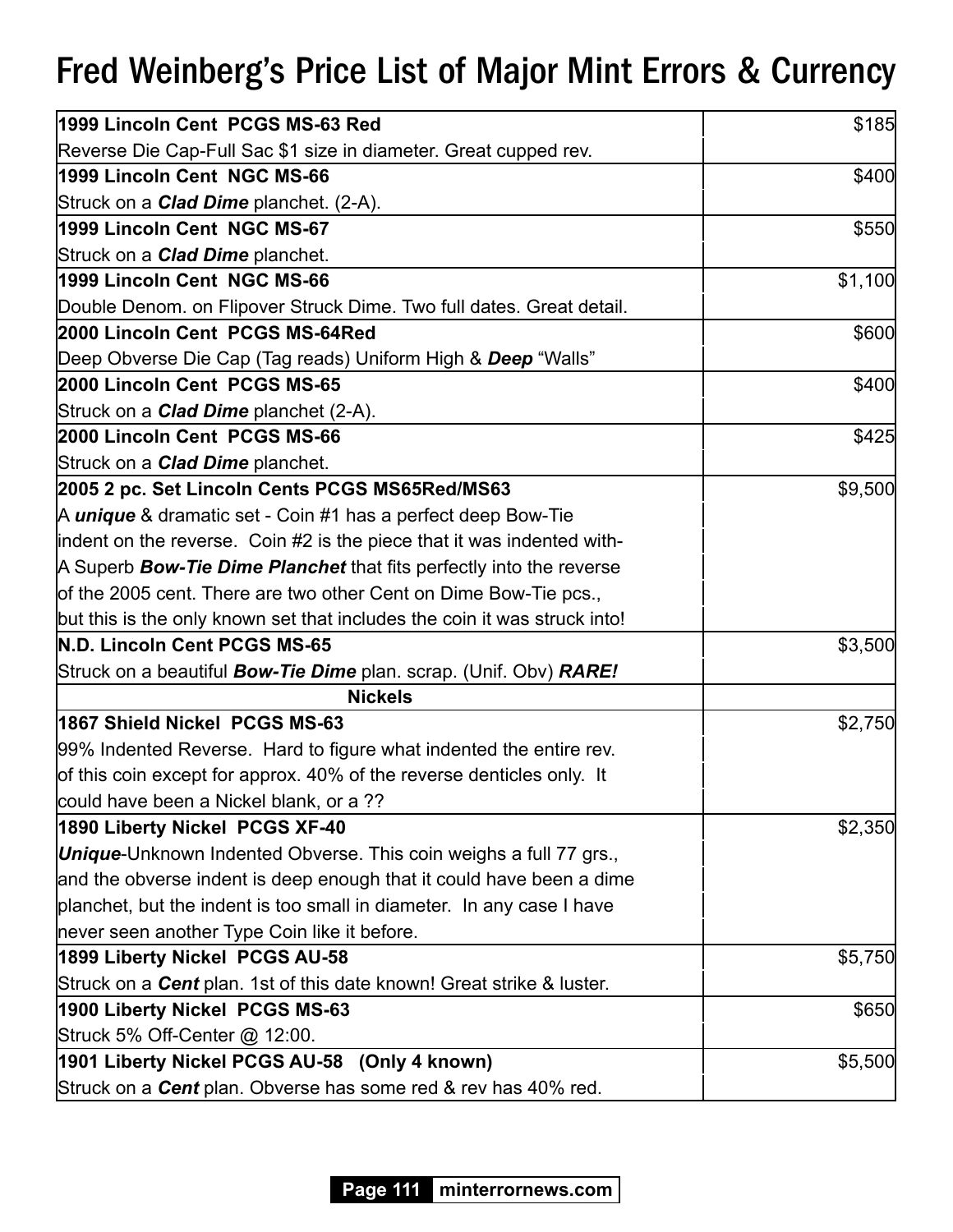| 1904 Liberty Nickel NGC MS-64                                            | \$2,500  |
|--------------------------------------------------------------------------|----------|
| Struck on a foreign planchet -Weight 2.7gm/41.6grs. I believe this is    |          |
| struck on a 1904 Philippine Half Centavo plan, which has a weight of     |          |
| 40.01grs. (95% CU-5% Tin & Zinc). These Liberty Nickels on foreign       |          |
| generally come well circulated, & this MS-64 example is quite RARE.      |          |
| 1906 Liberty Nickel PCGS XF-45BN                                         | \$4,850  |
| Struck on a <b>Cent</b> planchet. Only six known of this date.           |          |
| 1906 Liberty Nickel PCGS AU-55                                           | \$5,350  |
| Struck on a <b>Cent</b> planchet. Only six known!                        |          |
| 1912-D Liberty Nickel PCGS AU-50                                         | \$1,150  |
| Struck 10% Off-Center @ 9:00. Rare only 2-3 known.                       |          |
| N.D. Liberty Nickel PCGS XF-45                                           | \$2,850  |
| Full Late Stage Brockage (Tag Reads). A Rare 100% Late Stage             |          |
| Brockage of Reverse on Liberty Nickel.                                   |          |
| N.D. Liberty Nickel PCGS MS-63                                           | \$4,750  |
| 100% Brockage Obverse (Tag Reads). A second or third strike              |          |
| Brockage from different dies from a previous piece.                      |          |
| 1919 Buffalo Nickel NGC AU-50BN                                          | \$4,750  |
| Struck on a <b>Copper Cent</b> planchet.                                 |          |
| 1920 Buffalo Nickel PCGS MS-64                                           | \$850    |
| Struck 10% Off-Center. Great Luster and surfaces.                        |          |
| 1920 Buffalo Nickel PCGS AU-58                                           | \$6,500  |
| Struck on a <b>Cent</b> planchet. Great original luster and color.       |          |
| 1920-S Buffalo Nickel PCGS MS-63                                         | \$13,000 |
| <b>Unique-Struck on Elliptical Clipped planchet. An absolutely</b>       |          |
| <b>Incredible</b> looking perfect oval-shape!! The only known Elliptical |          |
| Clip, & it's a High Grade Key date. I paid \$10,000 for this coin raw!   |          |
| 1934 Buffalo Nickel NGC MS-62BN                                          | \$6,950  |
| Struck on a <b>Copper Cent</b> planchet.                                 |          |
| 1935 Buffalo Nickel NGC MS-64                                            | \$900    |
| Nice 10% Off-Center strike @ 1:00. Die Clash under chin.                 |          |
| 1935 Buffalo Nickel PCGS MS-63                                           | \$1,750  |
| Struck 25% Off-Center @ 1:00. Scarce this far off-center.                |          |
| 1936 Buffalo Nickel PCGS MS-63                                           | \$750    |
| Struck 10% Off-Center @ 7:00.                                            |          |
| 1936 Buffalo Nickel PCGS MS-63                                           | \$1,200  |
| Struck 15% Off-Center @ exactly 9:00.                                    |          |
| 1936 Buffalo Nickel PCGS MS-64                                           | \$1,350  |
| Struck 15% Off-Center @ 9:00 or 7:00 (2-A).                              |          |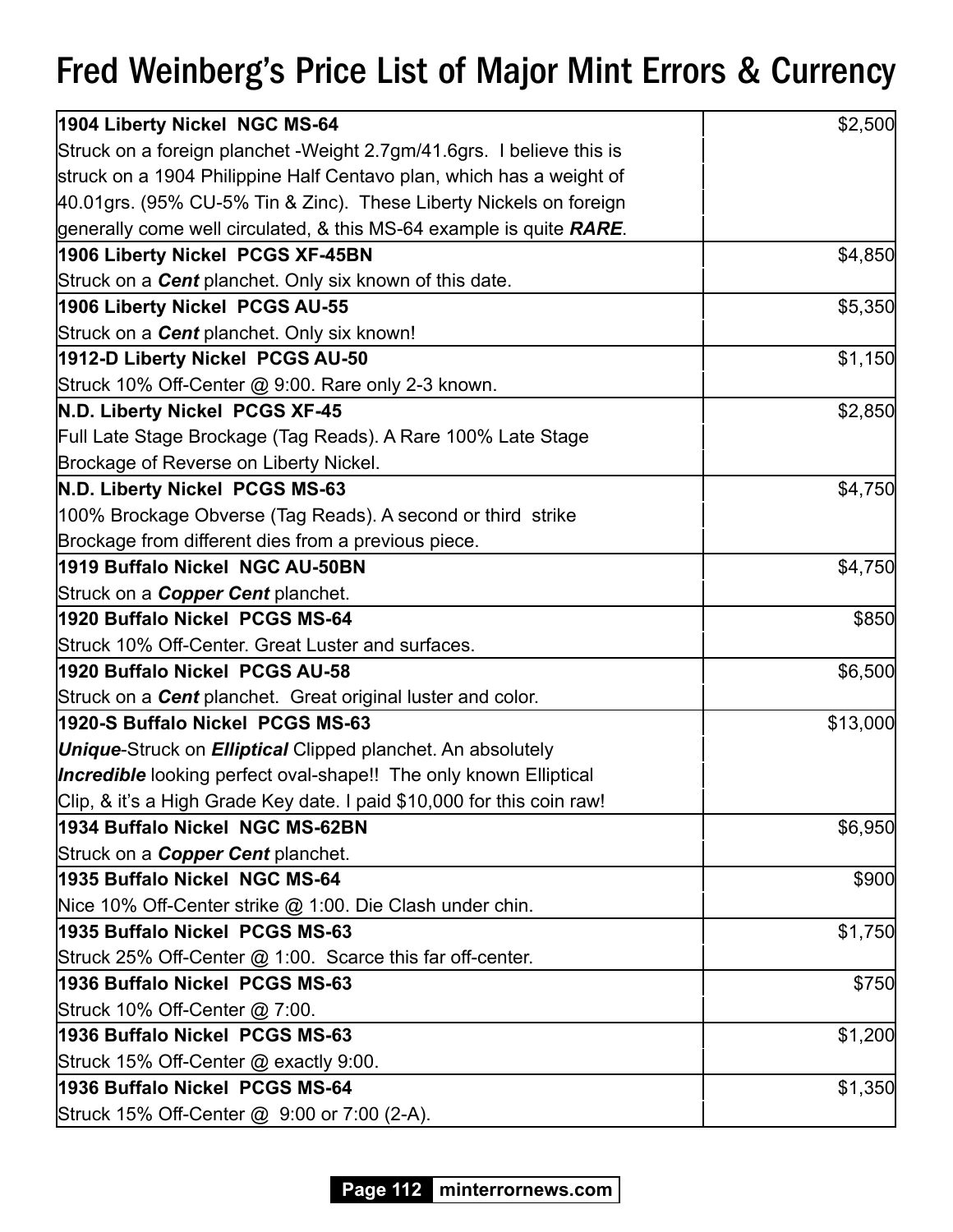| 1942-S War Nickel PCGS AU-58                                                   | \$2,250  |
|--------------------------------------------------------------------------------|----------|
| Struck on a <i>Silver Dime</i> plan. Scarce O/M-Full strong Date shows.        |          |
| 1962 Jefferson Nickel NGC MS-64BN                                              | \$550    |
| Struck on a <b>Cent</b> planchet. Lower half of date easily seen Scarce.       |          |
| 1964 Jefferson Nickels PCGS MS-64/MS-65                                        | \$1,250  |
| <b>Mated Pair-Coin #1 has 75% indent, and is larger than a Sacagawea</b>       |          |
| Dollar. Coin #2 is struck 25% off-center, & fits into coin #1. Very rare.      |          |
| 1964 Jefferson Nickel PCGS MS-63                                               | \$600    |
| Struck on a <b>Silver Dime</b> plan. Just bottoms of "64 shows. Scarce         |          |
| 1964-D Jefferson Nickel PCGS MS-63 Red/BN                                      | \$450    |
| Struck on a <b>Cent</b> planchet. Full Date/Mintmark shows (2-A).              |          |
| 1983 Jefferson Nickel-Transitional PCGS MS-65 Red                              | \$15,000 |
| Struck on a <b>Copper Cent</b> planchet-3.1 gm./48grs. The <i>finest</i>       |          |
| <b>known by far</b> in both grade and full date showing of only 3 known.       |          |
| An extremely Rare Fully-Dated Gem Graded Transitional.                         |          |
| 1999 Jefferson Nickel PCGS MS-63                                               | \$3,500  |
| <b>Rare</b> - Triple strike on <b>End of Aluminum</b> Feeder Fingers. WT: 1 gm |          |
| Comes with NGC MS-65 tag also. Scarce Denomination with Tip                    |          |
| 1999-D Jefferson Nickel NGC MS-64                                              | \$1,450  |
| Superb Deep Obverse Die Cap. Very rare from the Denver Mint.                   |          |
| 1999-P Jefferson Nickel PCGS MS-66/64                                          | \$700    |
| <b>Mated Pair</b> - Coin #1 has 20% Brockage $@$ 9:00, and Coin #2 is          |          |
| double struck 80% off-center & 180 degree rotated fits into coin #1.           |          |
| N.D Jefferson Nickel PCGS MS-64                                                | \$325    |
| Struck on a <b>Clad</b> dime planchet. (2-A)                                   |          |
| N.D. Jefferson Nickel PCGS MS-65                                               | \$250    |
| Struck 20% Off-Center on 38% Clipped planchet. Dramatic.                       |          |
| N.D. Jefferson Nickel PCGS MS-63                                               | \$300    |
| Struck 30% Off-Center on a 50% Clipped planchet. Dramatic.                     |          |
| 2005-P "Bison" Jefferson Nickel PCGS MS-64                                     | \$225    |
| Large 16% Clipped planchet. (very small second clip).                          |          |
| 2005-P "Bison" Jefferson Nickel PCGS MS-62                                     | \$285    |
| 18% Straight End Clip planchet-Very scarce.                                    |          |
| 2005-P "Bison" Jefferson Nickel PCGS MS-66                                     | \$350    |
| 18% Triple Clipped planchet (1 large, 1 average, & 1 rim clip).                |          |
| 2005-P "Bison" Jefferson Nickel PCGS MS-63                                     | \$350    |
| 20% Straight End Clip planchet & Partial Collar-Struck-Thru obv.               |          |
| 2005 "Bison" Jefferson Nickel PCGS MS-64                                       | \$185    |
| Improperly Annealed/Sintered plan. Great red copper layer on reverse           |          |
| and layer/coperwash obverse with dark sintered center of Buffalo.              |          |

**Page 113 minterrornews.com**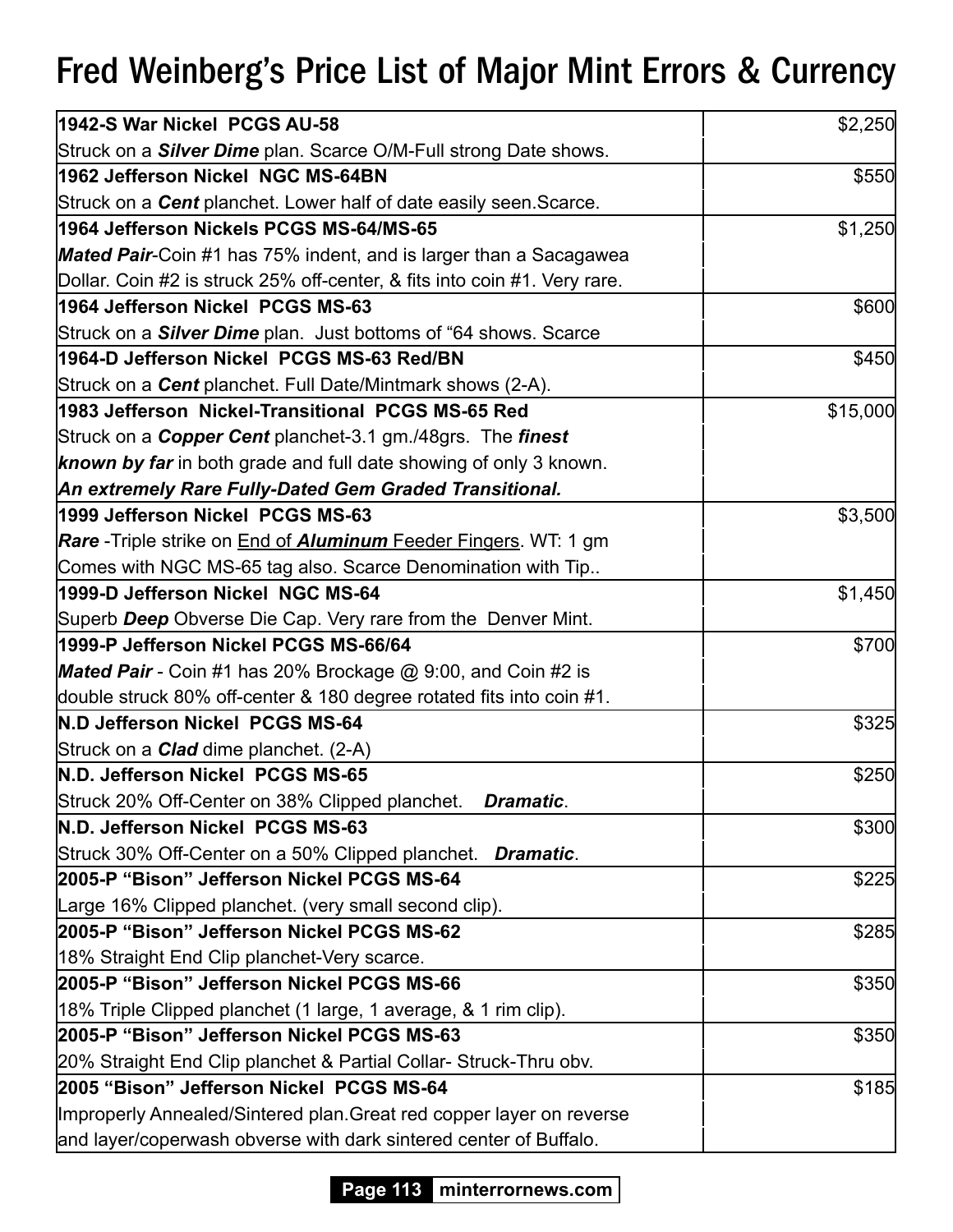| 2005-P "Western Waters" Jeff. Nickel PCGS MS-65                                | \$225   |
|--------------------------------------------------------------------------------|---------|
| Nice 7% Clipped planchet. Very scarce                                          |         |
| 2005-P "Western Waters" Jeff. Nickel PCGS MS-63                                | \$240   |
| 15% Double Clipped planchet (one large & one average).                         |         |
| <b>Dimes</b>                                                                   |         |
| 1835 Capped Bust Dime NGC VF-25                                                | \$3,850 |
| <b>Double Struck-</b> 2nd strike 85% Off-Center + 10% <b>Brockage</b> . On the |         |
| reverse "America" can easily be seen under "United States"                     |         |
| ("uniameriates"!). For the second strike, a previous struck coin was           |         |
| lying on the obverse causing a Brockage. This Unique Bust Dime                 |         |
| is the only known <b>Dual Error</b> of its' Type.                              |         |
| 1855 Seated Liberty Dime w/Arrows PCGS AU-50                                   | \$2,700 |
| Struck 10% Off-Center on a Type-I plan. Rare Date/Arrows Type.                 |         |
| 1875-CC Seated Liberty Dime NGC XF-40                                          | \$3,750 |
| Struck 10% Off-Center @ 9:00. "CC" errors are extremely rare!                  |         |
| 1875-CC Seated Liberty Dime NGC AU-50                                          | \$1,300 |
| Broadstruck out of Collar. "CC" above Wreath Type.                             |         |
| 1875-CC Seated Liberty Dime PCGS MS-60                                         | \$4,250 |
| Struck 5% Off-Center. Another rare "CC" error. Mint State!                     |         |
| 1876-CC Seated Liberty Dime PCGS XF-40                                         | \$3,800 |
| Struck 10% Off-Center @12:00 Rare.                                             |         |
| 1876 Seated Liberty Dime PCGS AU-55                                            | \$2,450 |
| Struck 20% Off-Center. Scarce this far off.                                    |         |
| 1876-S Seated Liberty Dime PCGS XF-40                                          | \$2,100 |
| Struck 20% Off-Center @ 4:00. Very Scarce "S" Mint.                            |         |
| 1887 Seated Liberty Dime PCGS MS-63                                            | \$4,250 |
| 1887 Seated Liberty Dime PCGS MS-63                                            | \$4,000 |
| Struck 10% O/C @ 1:00. Rare -High grade. Great brilliant luster.               |         |
| 1890 Seated Liberty Dime NGC MS-66 (2-A)                                       | \$3,500 |
| Uncentered Broadstrike out Collar. Very rare grade for any type coin           |         |
| error like this. Missing some denticles @ 11:00-1:00. Superb Luster.           |         |
| 1891 Seated Liberty Dime PCGS MS-64                                            | \$4,700 |
| Struck 10%+ Off-Center @ 12:00. Brilliant and PQ.                              |         |
| 1897 Barber Dime PCGS AU-53                                                    | \$800   |
| Struck 12% Off-Center @ exactly 3:00.                                          |         |
| 1900 Barber Dime PCGS AU-50                                                    | \$850   |
| Struck 12% Off-Center @ 7:00. PQ                                               |         |
| 1900-S Barber Dime PCGS AU-55                                                  | \$1,100 |
| Struck 15% Off-Center @ 9:00. Scarce Date and Mint Mark.                       |         |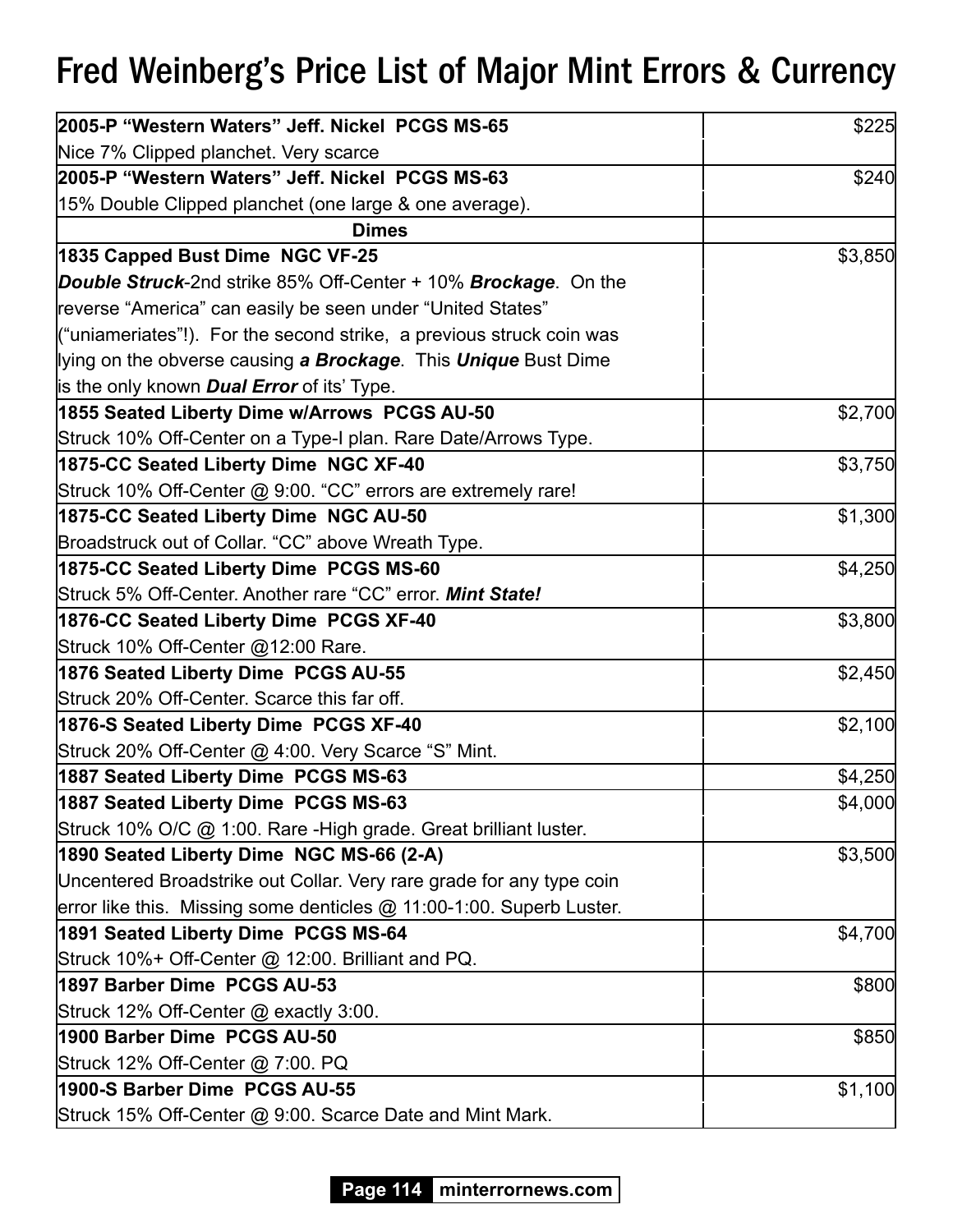| 1901 Barber Dime PCGS AU-58                                            | \$1,400 |
|------------------------------------------------------------------------|---------|
| Struck 20% Off-Center @ 1:00.                                          |         |
| 1904 Barber Dime PCGS AU-58                                            | \$1,500 |
| Struck 20% Off-Center @ 1:00 (Looks 25%).                              |         |
| 1907 Barber Dime PCGS AU-55                                            | \$800   |
| Struck 10% Off-Center @ 7:00.                                          |         |
| 1913 Barber Dime PCGS AU-58                                            | \$825   |
| Struck 10% Off-Center @ 9:00.                                          |         |
| 1928-S Mercury Dime NGC Fine-15                                        | \$1,350 |
| Rotated Double Struck in Collar (Tag Reads). Rotated approx.           |         |
| 160 Degrees CCW. This is a very <b>Rare Error</b> for Mercury Dimes.   |         |
| 1941 Mercury Dime NGC MS-64 Full Bands                                 | \$325   |
| Struck 15% Off-Center @ 11:00. Brilliant & Lustrous.                   |         |
| 1941 Mercury Dime PCGS AU-58                                           | \$1,400 |
| Struck 35% off-center @ 9:30 (Looks CH B.U. & Brilliant).              |         |
| 1944 Mercury Dime PCGS MS-64                                           | \$160   |
| Broadstruck on Type-I planchet. Brilliant White Frost.                 |         |
| 1944 Mercury Dime PCGS MS-64                                           | \$200   |
| Struck 5% Off-Center-Pretty original toning.                           |         |
| 1945 Mercury Dime PCGS AU-58                                           | \$350   |
| On 46.9grs Thick Plan (Tag Reads). This comes w/original 2 x 2         |         |
| from Bill Fivaz reading "Struck on Quarter Stock B.U.".                |         |
| 194x Mercury Dime PCGS AU-58                                           | \$950   |
| Struck 30% Off-Center @ 3:00. Original Toning-Looks CH.B.U.            |         |
| N.D. Mercury Dime PCGS AU-58                                           | \$3,000 |
| <b>Unique-Struck 10% Off-Center &amp; 100% Uniface obverse. A very</b> |         |
| <b>Dramatic</b> and the first-time-on-market in twenty-five years!     |         |
| 1946 Roosevelt Dime PCGS AU-55                                         | \$2,900 |
| Struck on Venezuela 1/4 Bolivar planchet. Weight 19 grains             |         |
| (.835 silver-.165 copper). A very Rare Off-Metal. There are not too    |         |
| many coins smaller than a dime at the U.S. Mint!                       |         |
| 1964 Roosevelt Dime PCGS MS-64                                         | \$200   |
| Struck 30% Off-Center @ 10:00. Frosty - Brilliant, & PQ.               |         |
| 1964 Roosevelt Dime PCGS MS-64                                         | \$245   |
| Struck 60% Off-Center @ 12:30. Full date shows.                        |         |
| 1964 Roosevelt Dime PCGS MS-63                                         | \$200   |
| Struck 75% Off-Center @ 11:00. DSBS - Brilliant.                       |         |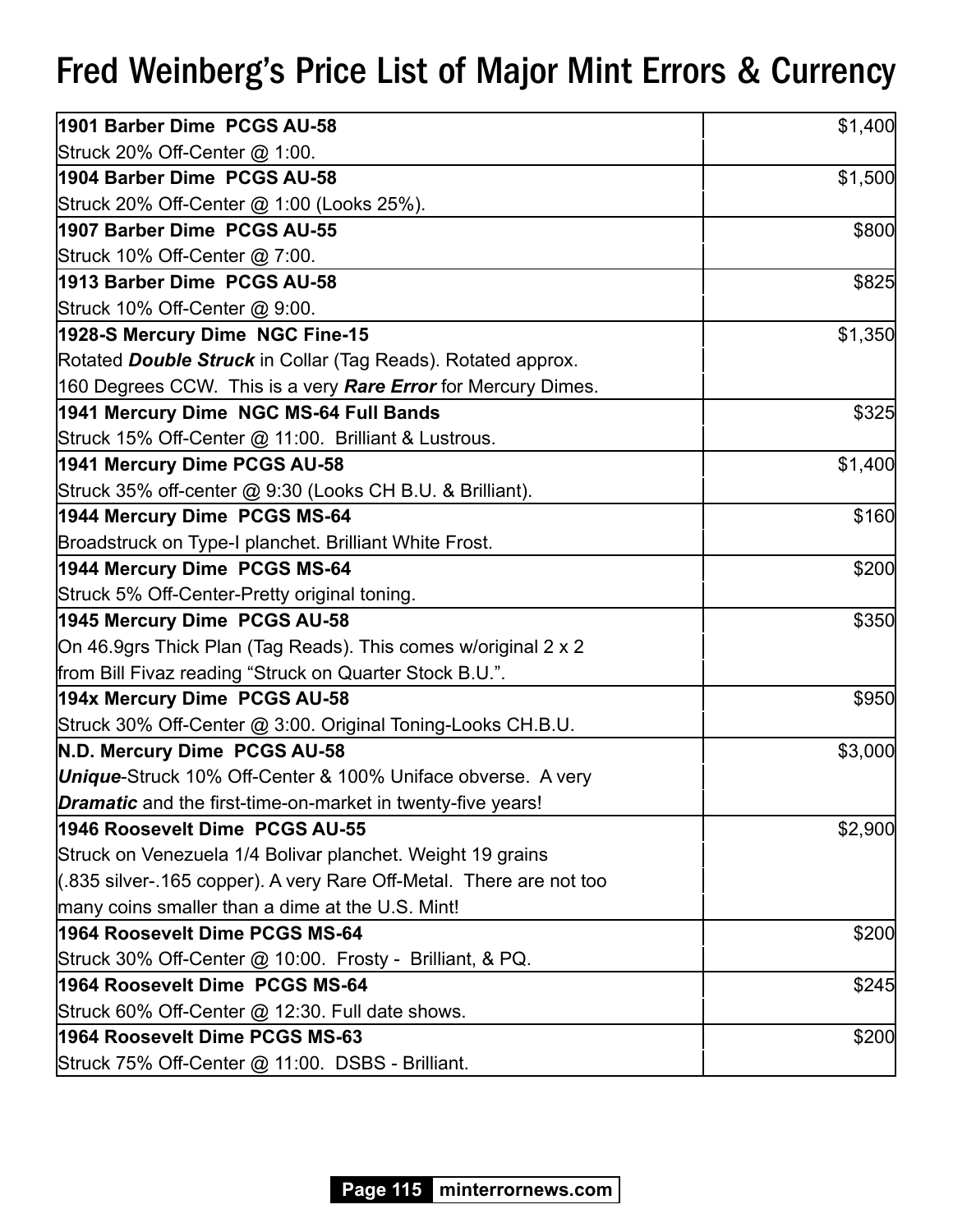| 1965 Roosevelt Dime-Transitional NGC AU-58                            | \$6,750 |
|-----------------------------------------------------------------------|---------|
| Struck on a 90% Silver Dime Plan. (Tag Reads). The always popular     |         |
| land difficult to find 1965 Silver Transitional Dime.                 |         |
| land difficult to find 1965 Silver Transitional Dime.                 |         |
| 1968 Roosevelt Dime NGC MS-63                                         | \$2,350 |
| Struck on an <i>Aluminum</i> Philippine 1 Sentimos planchet. RARE     |         |
| 1970 Roosevelt Dime PCGS MS-62                                        | \$2,200 |
| Struck on Philippine 1 Sentimos Aluminum. Proof Like!                 |         |
| 1999 Roosevelt Dime PCGS MS-64                                        | \$1,100 |
| <b>Deep</b> Die Cap (Tag reads) Multi clashed dies & very deep cap.   |         |
| 1999-D Roosevelt Dime NGC MS-64                                       | \$1,500 |
| Extremely Deep obverse Die Cap. Very scarce from Denver.              |         |
| N.D. Roosevelt Dime PCGS PROOF 64                                     | \$1,800 |
| <b>Proof Uniface Obv+Finned Rim (Tag Reads). Another Rare Proof</b>   |         |
| Error, probably from the 1970's. This has 100% Uniface Strike (two    |         |
| plan. in collar). Reverse has high finned rims from excess pressure.  |         |
| N.D. Roosevelt Dime PCGS MS-63                                        | \$3,850 |
| Struck 6x's on Aluminum Feeder Finger Tip (Tag Reads). A large        |         |
| piece of Aluminum Feeder Finger Tip multiple struck by rev. dies.     |         |
| 1853 Seated Liberty 25c w/Arrows & Rays PCGS VF-30                    | \$2,600 |
| Struck 5% Off-Center - Extremely Rare. Doubtful if there is more      |         |
| than one or two other off-center Arrows & Rays Quarters if that many. |         |
| 1877-S Seated Liberty Quarter PCGS MS-64                              | \$3,900 |
| Struck 5% Off-Center. A very Rare & High grade Type coin.             |         |
| 1878 Liberty Quarter PCGS MS-60                                       | \$950   |
| Uncentered Broadstrike (Looks O/C). Very Scarce Type coin.            |         |
| 1907-S Barber Quarter PCGS AU-58                                      | \$3,200 |
| Struck 5% Off-Center @ 11:00. Much, much rarer than a Barber          |         |
| Dime. Rare Semi Key Date & PQ.                                        |         |
| 1927-D Standing Liberty 25c PCGS MS-65 Full Head                      | \$3,000 |
| Retained Cud @ 12:00 (Not noted on holder). This coin has a strong    |         |
| Retained Cud from the rim just to the right of "B" thru Liberty's     |         |
| head, to the rim at the left side of the "E". (Normal Trends \$3,000) |         |
| 1941 Washington Quarter PCGS AU-55                                    | \$2,900 |
| <b>Unique-100%</b> Uniface Strike Reverse. This 1941 Quarter had a    |         |
| second planchet in the collar when struck. It's the earliest date     |         |
| l've ever seen, or heard of with this type of Error.                  |         |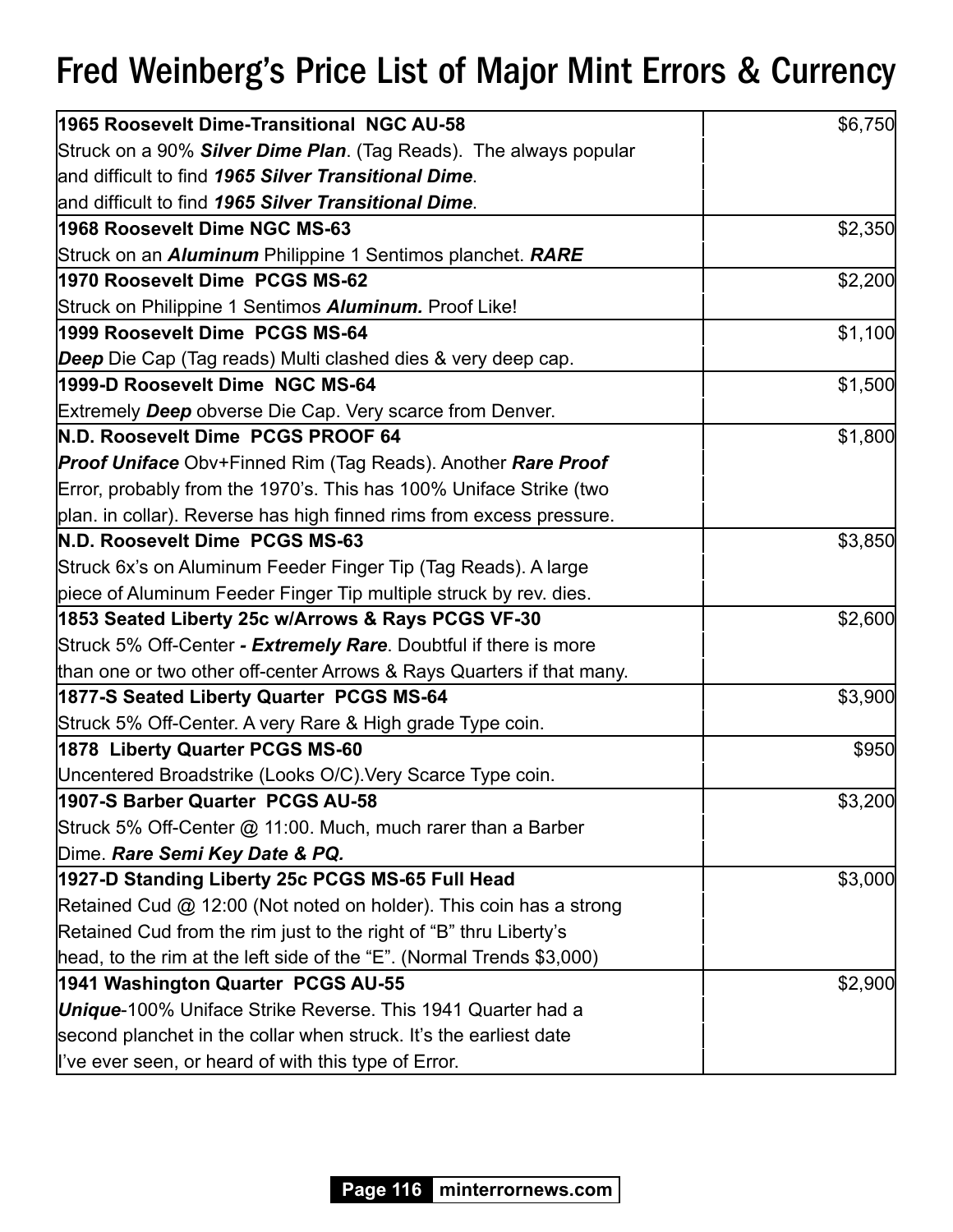| 1943-S Washington Quarter NGC MS-64                                              | \$15,000 |
|----------------------------------------------------------------------------------|----------|
| <b>Superb!-</b> Struck on a <b>Silver War Nickel</b> planchet. Many times        |          |
| <b>Rarer</b> than a Nickel on Steel Cent, this <b>Extremely Rare Fully-Dated</b> |          |
| <b>Off-Metal San Francisco Quarter</b> is without a doubt the finest             |          |
| known Quarter on a <b>Silver War Nickel!</b><br><b>PQ &amp; Lustrous</b>         |          |
| 1954 Washington Quarter NGC MS-63                                                | \$2,350  |
| Struck on a <b>Nickel</b> planchet. Full strong date-- Scarce.                   |          |
| 1959 Washington Quarter PCGS MS-65                                               | \$850    |
| Struck on a <b>Nickel</b> planchet. Semi P.L -Full date. Scarce.                 |          |
| 1961 Washington Quarter PCGS MS-63BN                                             | \$1,500  |
| Struck on a Cent plan. Top 3/4 of date shows-Rare Earlier Date.                  |          |
| (1962) N.D. Washington Quarter PCGS AU-58                                        | \$800    |
| Struck on Korea 10 Hwan plan. (Tag Reads). Looks like it is on a                 |          |
| cent plan., this 38 gr. Plan. is 95% CU-5% ZI. A very Rare Country               |          |
| for a U.S. coin to be struck on, and 1st I've seen in over 20-25 yrs.            |          |
| 1964 Washington Quarter NGC MS-64                                                | \$2,200  |
| Struck on a <b>Silver Dime</b> planchet Full strong date. Semi P.L.              |          |
| 1964-D Washington Quarter NGC AU-58                                              | \$450    |
| Struck on a <b>Nickel</b> planchet (Slight Double Strike at date).               |          |
| 1964-D Washington Quarter PCGS MS-64                                             | \$700    |
| Struck on a <b>Nickel</b> planchet. Full Date & very lustrous & PQ.              |          |
| N.D. "D" Washington Quarter PCGS MS-62                                           | \$650    |
| Struck on a <b>Silver Dime</b> . Only "D" Mintmark shows.                        |          |
| N.D. Washington Quarter PCGS MS-63                                               | \$725    |
| Struck on a <b>Silver Dime</b> planchet. PQ Luster! (2-A)                        |          |
| N.D. Silver Washington Quarter PCGS MS-64                                        | \$4,750  |
| Unique-Incredible Struck on a 1.5 gram/23 grains Silver Bow-Tie                  |          |
| planchet. One of the most <b>Dramatic</b> planchet Errors I've seen. This        |          |
| coin first appeared in the early 1970's I believe, and we are offering           |          |
| lit for the first time since then.<br>"Straight End Plan.-Bow-Tie"               |          |
| 1965 Silver Washington Quarter PCGS MS-62                                        | \$13,000 |
| <b>Rare Transitional-Struck on a Silver Dime planchet.</b> I purchased           |          |
| this coin directly from a Brinks ex-employee in the mid-west, who                |          |
| found it in 1965. This Rare Transitional wrong planchet certainly                |          |
| looks MS-64 with great bright luster and flash. This coin is also the            |          |
| best I've seen with a 100% full strong date, not a partial, or 25% of            |          |
| the date showing as most.                                                        |          |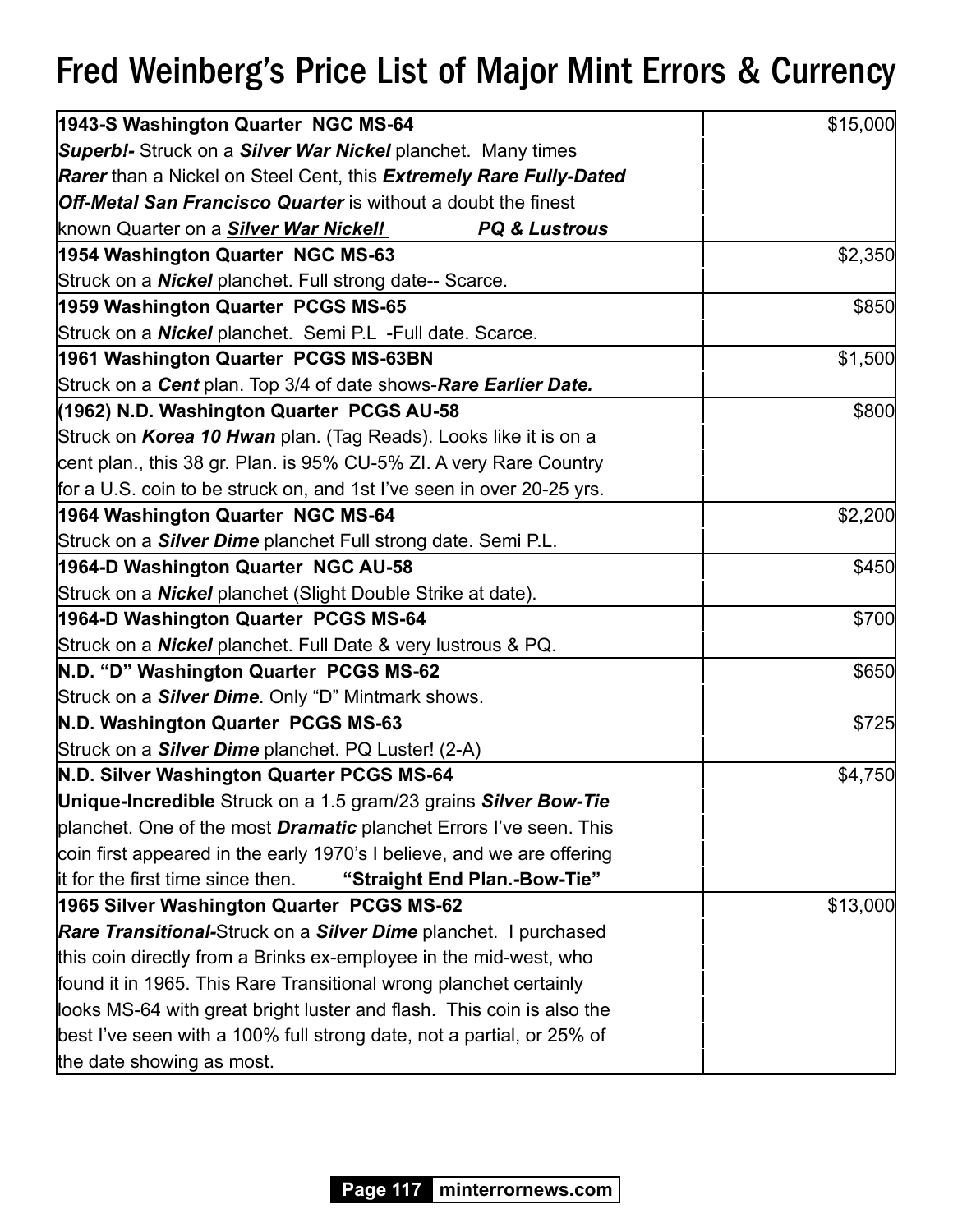| 1966 Washington Quarter NGC MS-64                                           | \$650   |
|-----------------------------------------------------------------------------|---------|
| Struck on a <i>Clad Dime</i> planchet. Full date (Double Struck @ 6:00).    |         |
| 1966 Washington Quarter PCGS MS-65                                          | \$475   |
| Struck on a <b>Clad Dime</b> planchet. Only top half of date shows.         |         |
| 1968-D Washington Quarter PCGS AU-58                                        | \$400   |
| Struck on a <b>Nickel</b> planchet. Scarce Date/Mintmark.                   |         |
| 1970-S Washington Quarter PCGS PROOF-66 Cameo                               | \$4,250 |
| <b>Proof-Double Struck</b> in Collar and Clashed Dies. A fantastic          |         |
| looking coin. This <b>PROOF</b> Quarter Double Struck and Rotated           |         |
| approx. 20 degrees, but <b>both</b> dates/mintmark show. This coin          |         |
| also has the <b>strongest Die Clashes</b> l've ever seen on a quarter.      |         |
| So strong it looks like a flipped-over third strike.                        |         |
| 1974-D Washington Quarter PCGS MS-63                                        | \$1,400 |
| Struck on a <b>Copper Cent</b> plan. Full date shows & full-flaming red.    |         |
| 1976-D Bi-Centennial Quarter PCGS MS-63                                     | \$1,100 |
| Wire struck into Reverse. A large 1" piece of wire struck into reverse      |         |
| with about 1/2 lifted off surface. Very rare, dramatic, and unusual.        |         |
| 1981-P Washington Quarter PCGS AU-58                                        | \$2,850 |
| Rare 30c Piece-Double Denomination on a Struck 1981 Nickel                  |         |
| This 1981-P Washington Quarter was struck on a flipped over,                |         |
| previously struck 1981 Jefferson Nickel. Due to the hardness of the         |         |
| nickel planchet there are not many details that show from the under-        |         |
| struck nickel. Some details that are visible are as follows:                |         |
| $(1)$ Above the words "OF" on the reverse, is the full distinct "FS" of the |         |
| nickel designers initials, and the bottom of Jefferson's shirt line.        |         |
| (2) Remnants of the 1981 Nickel date are weak, but seen under "D            |         |
| STAT" of United States. (3) Parts of "America", especially "RICA"           |         |
| shows above "IN of In God We Trust. (4) The right outline of the            |         |
| Monticello building. (5) The "E P" from E Pluribus shows @ 3:00 obv.        |         |
| (6) Part of the left Monticello building shows at the top of Washington's   |         |
| <b>Thirty-Cent Pieces are Truly "RARE"</b><br>head.                         |         |
| N.D.Washington Quarter (Pre '82 Cop) PCGS MS-62Red                          | \$3,600 |
| Incredible! Struck 35% Off-Center @ 8:00 on Type-I Copper CENT              |         |
| planchet! There are hints of multi strikes on this "Stretch Strike" O/C.    |         |
| 2-3 Ghost images of Washington's head. Uniface reverse. Rare!               |         |
| N.D. Washington Quarter (Pre '82 Cop) PCGS MS-66                            | \$1,250 |
| Struck on 3.1gm Cent plan (Tag Reads). No date shows, but comes             |         |
| W/2 x 2 that reads "Freak out of Mint Sealed 1964-P bag".                   |         |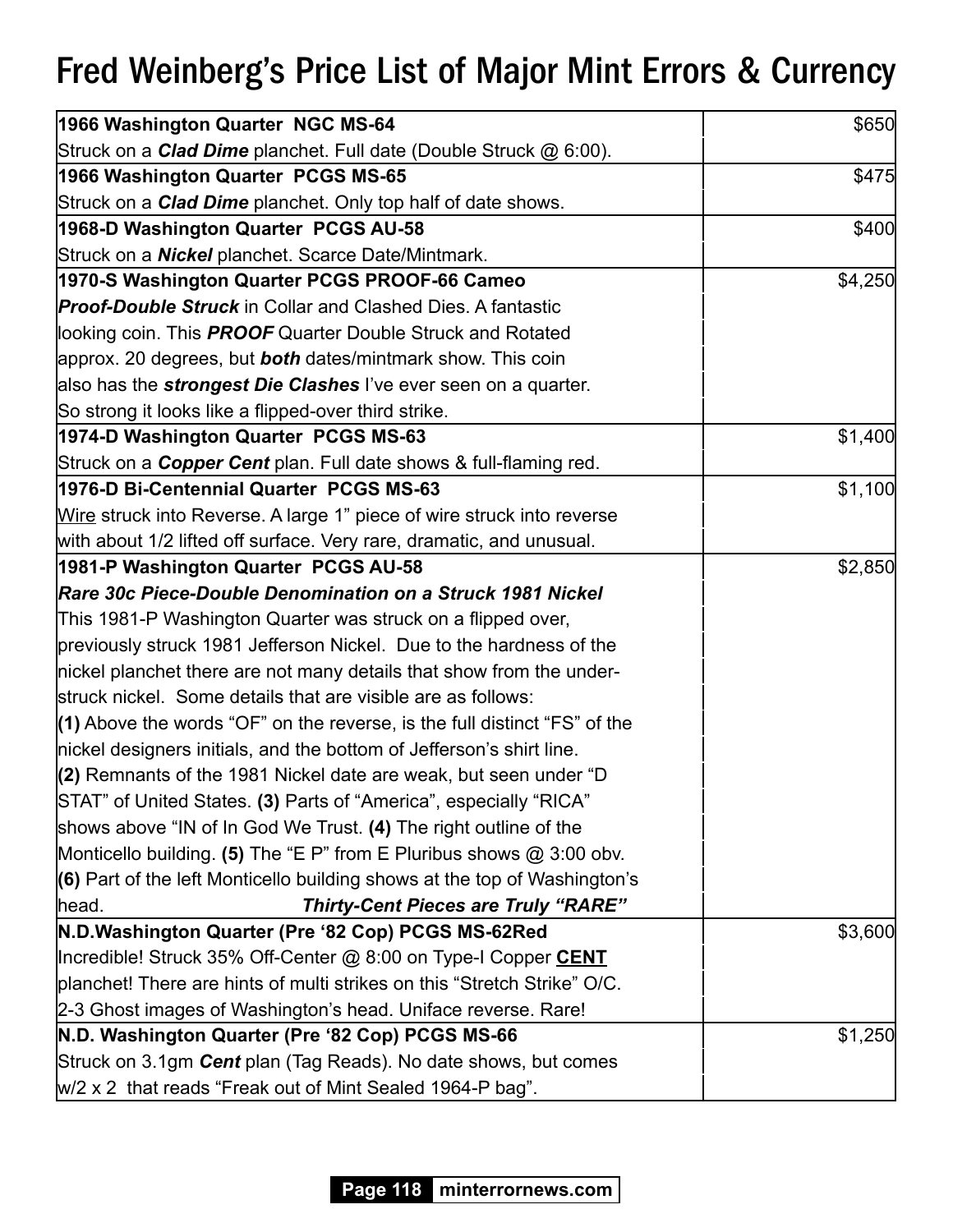| 1993 Washington Quarter PCGS MS-64                                         | \$3,500 |
|----------------------------------------------------------------------------|---------|
| Struck 5 Times on Aluminum Feeder Finger Tip (Tag Reads). A large          |         |
| Aluminum Feeder Finger fragment with @ least 5 Washington heads,           |         |
| etc showing. This is the earliest date F.F. known of any denomination.     |         |
| 1995-D Washington Quarter PCGS AU-55                                       | \$120   |
| Reverse Clad Layer Missing--Looks B.U. to me.                              |         |
| 1998 Washington Quarter NGC MS-64                                          | \$475   |
| Struck 25% Off-Center @ 11:00 & 25% clip @ 5:00. Very dramatic!            |         |
| N.D. Washington Quarter PCGS MS-63                                         | \$375   |
| Struck on a <b>Clad</b> Dime planchet.                                     |         |
| <b>1999 STATE QUARTER ERRORS</b>                                           |         |
| N.D. Statehood Quarter NGC MS-66                                           | \$1,850 |
| <b>Deep</b> Obverse Die Cap. Probably from 1999. This beautiful            |         |
| obverse Die Cap piece has very high walls for a quarter!                   |         |
| 1999-D Delaware Quarter PCGS MS-63                                         | \$300   |
| 150 Degree Rotated Reverse.                                                |         |
| 1999-D Delaware Quarter PCGS MS-63                                         | \$400   |
| 180 Degree Rotated Reverse. Scarce this grade-Full 180 rotation.           |         |
| 1999-D Delaware Quarter PCGS MS-63                                         | \$800   |
| Double Struck-Second strike 85% Off-Center. DSBS.                          |         |
| 1999-D Delaware Quarter NGC MS-63                                          | \$750   |
| Struck on a <b>Nickel</b> planchet.                                        |         |
| 1999-D Delaware Quarter PCGS MS-64                                         | \$825   |
| Struck on a <b>Nickel</b> planchet. (2-A)                                  |         |
| 1999-D Pennsylvania Quarter NGC MS-65                                      | \$2,850 |
| Multi-Struck with missing area (Tag reads). This PA 25c has been           |         |
| struck at <b>least 26 times</b> . The main strike has 15+ strikes, and the |         |
| secondary strike has @ least 11 strikes. Coin is much larger in            |         |
| diameter than a Sac. \$1, and approx. 20% of the plan missing.             |         |
| Probably the most strikes known on any States Quarter.                     |         |
| 1999-P New Jersey Quarter PCGS MS-64                                       | \$2,000 |
| Struck on a <b>Nickel</b> planchet. Comes with NGC Tag too. (2-A)          |         |
| 1999-P New Jersey Quarter PCGS MS-66                                       | \$2,500 |
| Struck on a <b>Nickel</b> planchet. Rare State only 4-5 known.             |         |
| 1999-P Georgia Quarter PCGS MS-64                                          | \$200   |
| Struck 20% Off-Center. (2-A)                                               |         |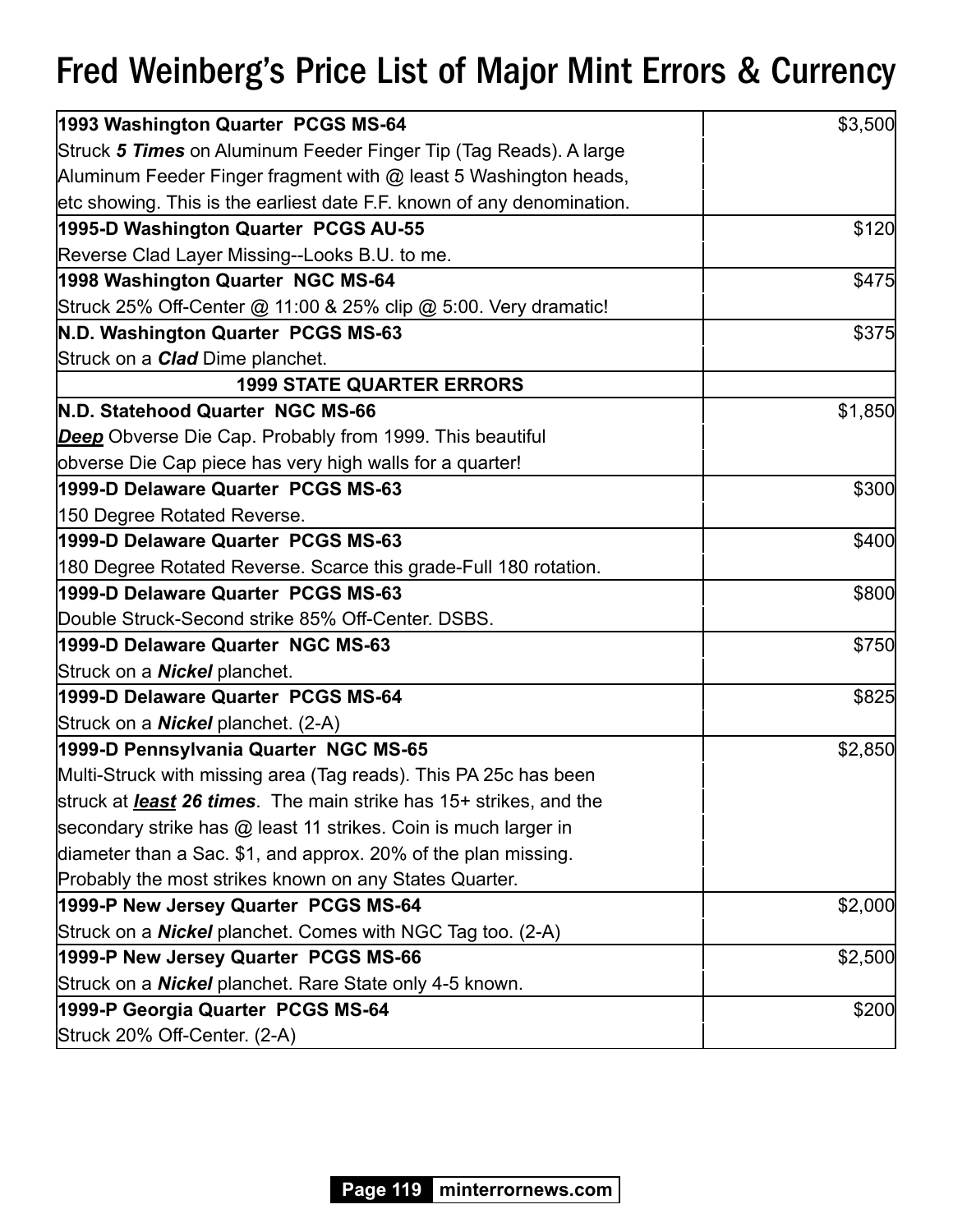| 1999 Georgia Quarter PCGS MS-65                                          | \$5,500 |
|--------------------------------------------------------------------------|---------|
| Struck on a EXPERIMENTAL PLANCHET. Probably struck on a                  |         |
| "Golden-Colored" planchet used to test the upcoming                      |         |
| Sacagawea Dollar coin. This looks like a solid "gold coin", and a        |         |
| same MS-67 Pennsylvania Quarter sold last month for over \$10,000        |         |
| 1999-P Connecticut Quarter PCGS MS-62                                    | \$3,250 |
| <b>STRUCK ON FEEDER FINGERS - (Wt: 21.6 Grs.) The Mint no</b>            |         |
| longer uses this type of Aluminum Feeder Fingers                         |         |
| <b>2000 STATE QUARTER ERRORS</b>                                         |         |
| 2000-P Massachusetts Quarter PCGS MS-67                                  | \$200   |
| Struck 15% Off-Center. Scarce State and grade.                           |         |
| 2000-P Maryland Quarter PCGS MS-63                                       | \$450   |
| Reverse Clad Layer Missing. Full Red.                                    |         |
| 2000-P Maryland Quarter PCGS MS-66                                       | \$2,000 |
| Struck on a <b>Nickel</b> planchet.                                      |         |
| 2000-P Maryland Quarter New ANACS CACHE MS-68                            | \$2,850 |
| Struck on a <b>Nickel</b> plan. MS-68 Errors are very Rare-Finest known. |         |
| 2000-P South Carolina Quarter (s) PCGS MS-65                             | \$50    |
| Broadstruck out of collar. (No reeding)                                  |         |
| 2000-P South Carolina Quarter (s) PCGS MS-66                             | \$65    |
| Broadstruck out of collar. (No reeding)                                  |         |
| 2000-P Virginia Quarter PCGS MS-63                                       | \$200   |
| Struck 20% Off-Center-Very scarce.                                       |         |
| 2000 Virginia Quarter NGC MS-66                                          | \$275   |
| Struck 30% Off-Center @ 2:30.                                            |         |
| <b>2001 STATE QUARTER ERRORS</b>                                         |         |
| 2001-P New York Quarter PCGS MS-64                                       | \$650   |
| Quadruple struck-second, third, & fourth strikes 35% off-center.         |         |
| (2001) New York Quarter PCGS MS-63                                       | \$800   |
| Struck 70% Off-Center @ 2:00. Until this piece recently surfaced,        |         |
| there were no known Off-Center New York Quarters more than               |         |
| 10% O/C. This is the best & farthest O/C New York Quarter known.         |         |
| 2001 North Carolina Quarter PCGS MS-66                                   | \$115   |
| Struck 10% Off-Center.                                                   |         |
| <b>2002 STATE QUARTER ERRORS</b>                                         |         |
| 2002-D Ohio Quarter PCGS MS-61                                           | \$875   |
| Double Struck-2nd strike 20% O/C. Only 2 known D/S of this State.        |         |
| <b>2003 STATE QUARTER ERRORS</b>                                         |         |
| 2003-P Illinois Quarter PCGS MS-65                                       | \$2,000 |
| Struck on <b>Nickel</b> Planchet. Rare State for errors Only 3-4 known.  |         |

**Page 120 minterrornews.com**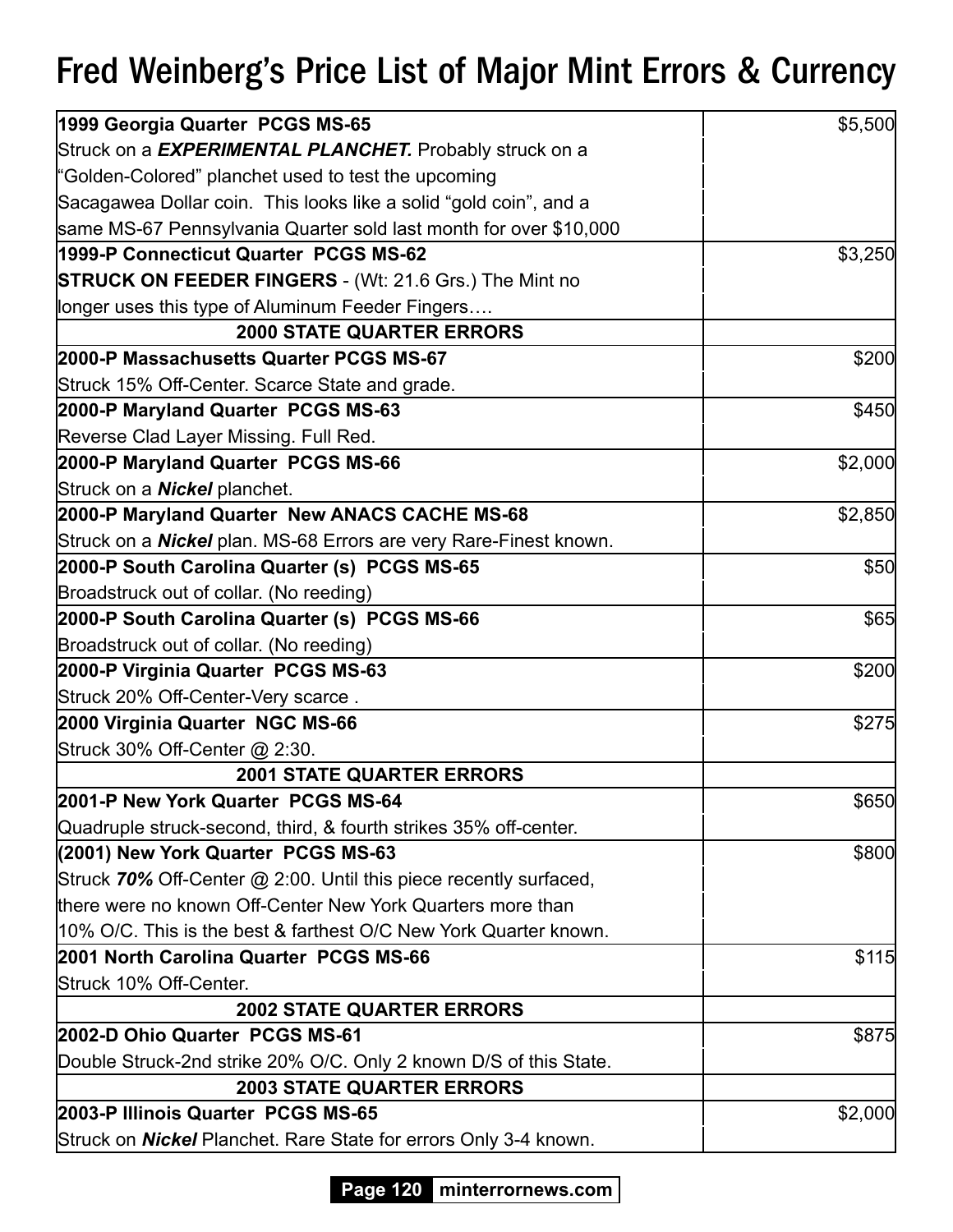| <b>2004 STATE QUARTER ERRORS</b>                                       |         |
|------------------------------------------------------------------------|---------|
| 2004-P Florida Quarter PCGS MS-65                                      | \$2,000 |
| Struck on a <b>Nickel</b> planchet.                                    |         |
| 2004-P Florida Quarter PCGS MS-66                                      | \$2,150 |
| Struck on a <b>Nickel</b> planchet-Rare Year and State for O/M errors. |         |
| 2004-P Florida Quarter PCGS MS-67                                      | \$2,750 |
| Struck on <b>Nickel</b> Planchet-Finest known-Highest Grade.           |         |
| 2004-P Florida Quarter PCGS MS-62                                      | \$1,300 |
| Struck 70% off-center w/F.F. contact (Tag reads). The only known       |         |
| off-center Florida 25c. Has Feeder Finger contact & buckled planchet.  |         |
| 2004-D Wisc. Quarter's (2 pc. set) PCGS MS-66/66                       | \$4,000 |
| Extra Leaf High & Extra Leaf Low 2pc. Set. Very scarce in this         |         |
| grade. Collector's Universe Value Price Guide \$5,750/set (2-A)        |         |
| <b>2005 STATE QUARTER ERRORS</b>                                       |         |
| 2005-D California Quarter (s) PCGS MS-64                               | \$75    |
| Uncentered Broadstrike (Tag reads) (Looks 5% O/C) Scarce year.         |         |
| 2005-D California Quarter (s) PCGS MS-65                               | \$100   |
| Uncentered Broadstrike (Tag reads) (Looks 5% O/C) Scarce State.        |         |
| 2005-D California Quarter (s) PCGS MS-66                               | \$115   |
| Uncentered Broadstrike (Tag reads) (Looks 5% O/C) Scarce grade.        |         |
| 2005-Oregon Quarter NGC MS-67                                          | \$200   |
| 5% Clipped planchet.                                                   |         |
| 2005 Oregon Quarter PCGS MS-64                                         | \$175   |
| 8% Double Clipped planchet.                                            |         |
| 2005 Oregon Quarter NGC MS-64                                          | \$220   |
| 15% Clipped planchet.                                                  |         |
| 2005 Oregon Quarter NGC MS-67                                          | \$300   |
| 15% Clipped planchet.                                                  |         |
| 2005 Oregon Quarter PCGS MS-63                                         | \$250   |
| 18% Clipped planchet. One of the largest known.                        |         |
| 2005 Oregon Quarter NGC MS-67                                          | \$325   |
| 20% Clipped planchet. (2-A)                                            |         |
| 2005 Oregon Quarter NGC MS-68                                          | \$400   |
| 20% Clipped planchet. Rare this grade.                                 |         |
| 2005-P Kansas Quarter (Bison) PCGS MS-64                               | \$225   |
| 7% Clipped planchet.                                                   |         |
| 2005 Kansas Quarter (Bison) PCGS MS-64                                 | \$335   |
| 12% Double Clipped planchet.                                           |         |
| 2005-D Kansas Quarter PCGS MS-65                                       | \$800   |
| Struck on a Elliptical Clip planchet. Oval Bison!                      |         |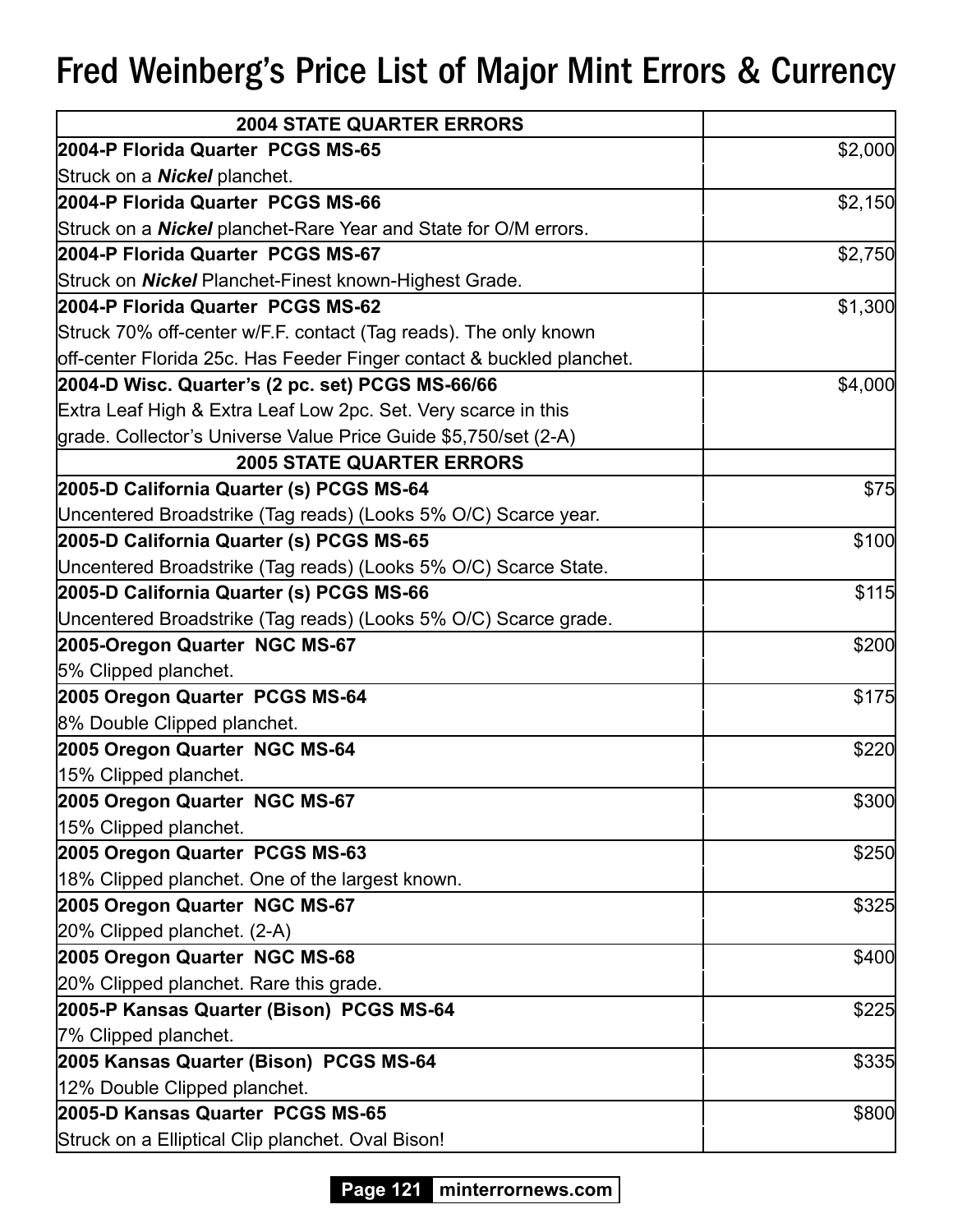| <b>Half Dollar Errors</b>                                                  |         |
|----------------------------------------------------------------------------|---------|
| 1877-S Seated Liberty Half PCGS AU-50                                      | \$650   |
| Partial Collar strike-Not easily seen in the holder, but a very Rare       |         |
| coin for this type. We also believe it is a T.2 Hub (Breen pg. #408).      |         |
| 1957 Franklin Half NGC MS-65 Full Bell Lines                               | \$6,250 |
| Struck on a <b>Nickel</b> planchet. A very rare O/M-Highest graded.        |         |
| 1959 Franklin Half PCGS MS-62                                              | \$2,250 |
| Struck on a Type-I Silver Quarter planchet.                                |         |
| 1959 Franklin Half NGC MS-63 Full Bell Lines                               | \$2,500 |
| Struck on a Type-I Silver quarter planchet.                                |         |
| 1961 Franklin Half PCGS MS-63                                              | \$2,200 |
| Struck on a <b>Silver Quarter</b> planchet. Brilliant.                     |         |
| 1961-D Franklin Quarter NGC AU-58                                          | \$4,750 |
| Struck on a Type-I Nickel planchet. Missing from most collections.         |         |
| 1962-D Franklin Half PCGS AU-55                                            | \$1,750 |
| Struck on a <b>Silver</b> quarter.                                         |         |
| 1962-D Franklin Half PCGS MS-63 Full Bell Lines                            | \$2,100 |
| Struck on a <b>Quarter</b> planchet.                                       |         |
| N.D. Franklin Half NGC MS-66BN                                             | \$7,000 |
| Struck on a <b>Cent</b> planchet. The finest known. Too bad-No Date!       |         |
| 1964 Kennedy Half PCGS MS-64                                               | \$1,300 |
| Struck on a <i>Silver Quarter</i> planchet. Top half of date shows well.   |         |
| 1964 Kennedy Half PCGS MS-63                                               | \$1,100 |
| Struck 60% Off-Center @ 9:30. Only "4" shows. Brilliant & Lustrous         |         |
| 1968-D Kennedy Half NGC-MS-68                                              | \$2,250 |
| Struck on <i>Clad Quarter</i> blank. Full date-finest known O/M Half.      |         |
| (1965-1970) Kennedy Half NGC MS-66                                         | \$950   |
| Struck 65% Off-Center @ 6:00. Very scarce 40% Silver Type.                 |         |
| 1971-S Kennedy PCGS Proof-66                                               | \$750   |
| Strong Clashed Dies O & R (Tag reads). INCREDIBLE STRONG                   |         |
| CLASHED DIES OBVERSE & REVERSE, especially on obverse.                     |         |
| Superb PQ Original Toning---Rare like this.                                |         |
| 197x Kennedy Half PCGS MS-65                                               | \$1,850 |
| Multi-Struck on Scrap-68grs. (Tag Reads). A <i>huge</i> 1 1/2" in diameter |         |
| 40% scrap planchet that has been struck at least two times with            |         |
| the 2nd strike uniface obv. One of the largest Kennedy's seen!             |         |
| 1989-P Kennedy Half PCGS MS-65                                             | \$2,150 |
| Multi-Struck Brockage & B/S (Tag Reads). This <i>huge</i> full Ike-sized   |         |
| Kennedy Half has been struck at least twice with unusual dual              |         |
| Kennedy obverse Brockages.-- Very Dramatic                                 |         |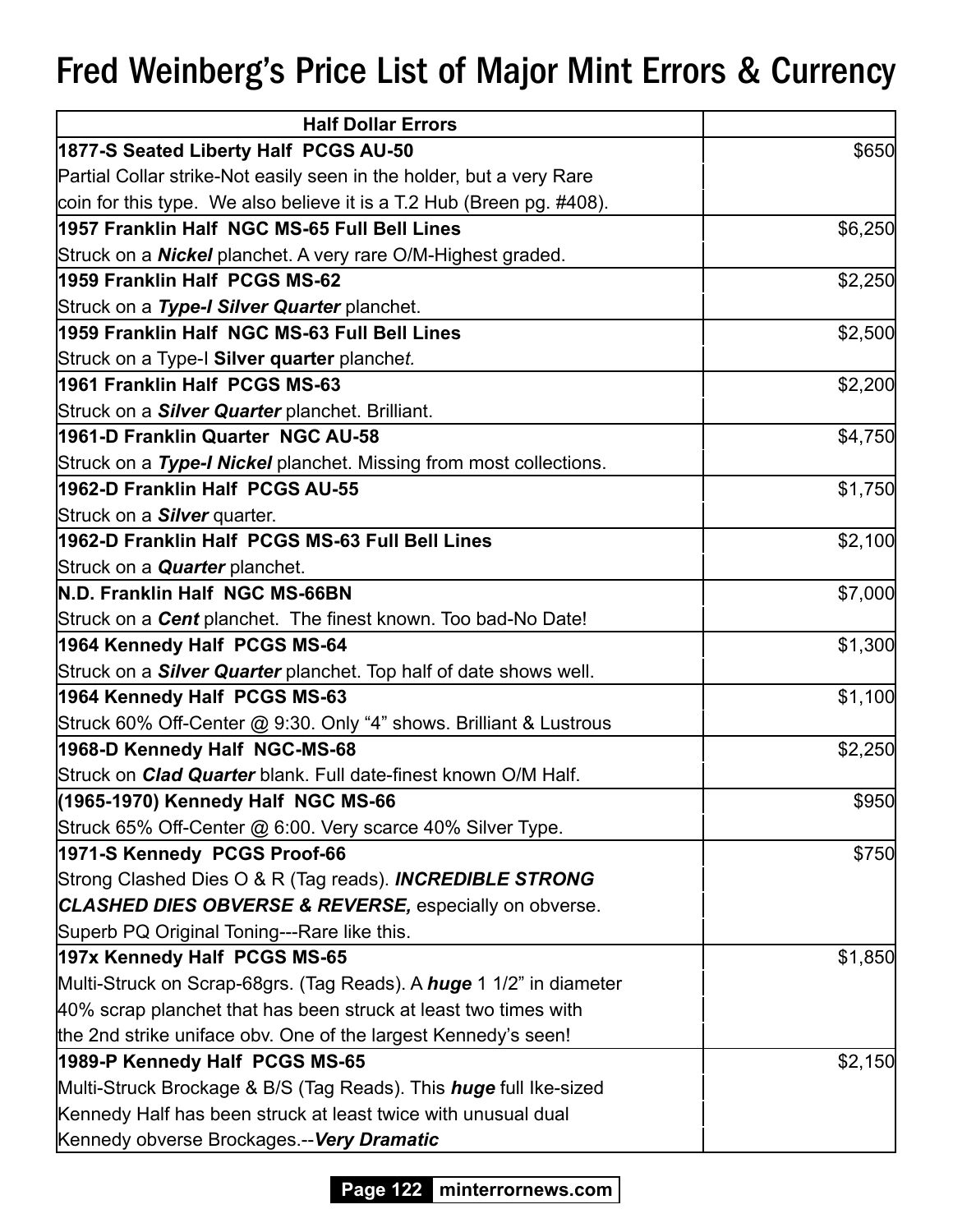| 1989 Kennedy Half PCGS MS-63                                            | \$185   |
|-------------------------------------------------------------------------|---------|
| Struck 12% Off-Center and Clashed Dies obverse and reverse.             |         |
| 1989-P Kennedy Half PCGS MS-63                                          | \$750   |
| Struck 45% Off-Center @ 11:00. A beautiful example.                     |         |
| 1990 Kennedy Half PCGS MS-63                                            | \$175   |
| Struck 12% Off-Center.                                                  |         |
| N.D. "P" Kennedy Half PCGS MS-63                                        | \$215   |
| Struck 15% O/C @ 6:30. Tops of digits show (Probably 1990).             |         |
| N.D. Kennedy Half PCGS MS-65                                            | \$2,600 |
| Struck on a <b>Nickel</b> planchet. A beautiful Lustrous Gem!           |         |
| N.D. Kennedy Half PCGS MS-64                                            | \$900   |
| Struck on a <i>Clad Quarter</i> planchet. Very PQ & Semi P.L.           |         |
| N.D. Kennedy Half NGC MS-65                                             | \$2,250 |
| Double Struck on Scrap plan (Tag Reads). Similar to the 197x            |         |
| also listed, this 1 1/2" in diameter Kennedy on scrap is Double         |         |
| Struck with the second obverse strike being uniface.                    |         |
| 1986 Silver American Eagle Dollar NGC MS-68                             | \$2,600 |
| 100% Reverse Struck-Thru. This is one of a handful of Silver Eagles     |         |
| that were struck thru a piece of 3-M Sanding paper disc. The dark disc  |         |
| is not with this piece (Only 3 known), but there are less than eight    |         |
| known both obverse and reverse struck-thru. Extremely rare.             |         |
| <b>Morgan and Peace Dollars</b>                                         |         |
| 1884 Morgan Dollar PCGS MS-62                                           | \$400   |
| Partial Collar strike. "Railroad Rim"-Getting tough to find, and a bit  |         |
| scarcer date. Nice High Grade.                                          |         |
| 1887 Morgan Dollar NGC MS-64                                            | \$900   |
| Struck in wire rev-1/4"+ pc.of actual wire struck into rev @ 4:30. RARE |         |
| 1891-O Morgan Dollar NCS Fine Details                                   | \$2,850 |
| Struck 15% Off-Center @ 12:00. Improperly cleaned, this is still        |         |
| a very scarce New Orleans Morgan Dollar. The obverse has no             |         |
| problems, but the reverse has numerous dark areas.                      |         |
| 1899-S Morgan Dollar NGC AU-53                                          | \$375   |
| Partial Collar Strike in New NGC "See Edge" holder. Scarce Date.        |         |
| 1921 Morgan Dollar PCGS MS-63                                           | \$5,750 |
| Unique-Struck 5% Off-Center and Clashed Dies Reverse. This              |         |
| PQ 5% O/C Dollar is also VAM 40-A "Pyramid Rev Die Clash"               |         |
| below tail feathers. A great coin that combines grade, appearance,      |         |
| off-center strike, and a high grade. Scarce VAM-UNIQUE                  |         |
| 1921 Morgan Dollar NGC MS-64                                            | \$150   |
| Curved Clip planchet @ 9:00. PQ Luster and surfaces.                    |         |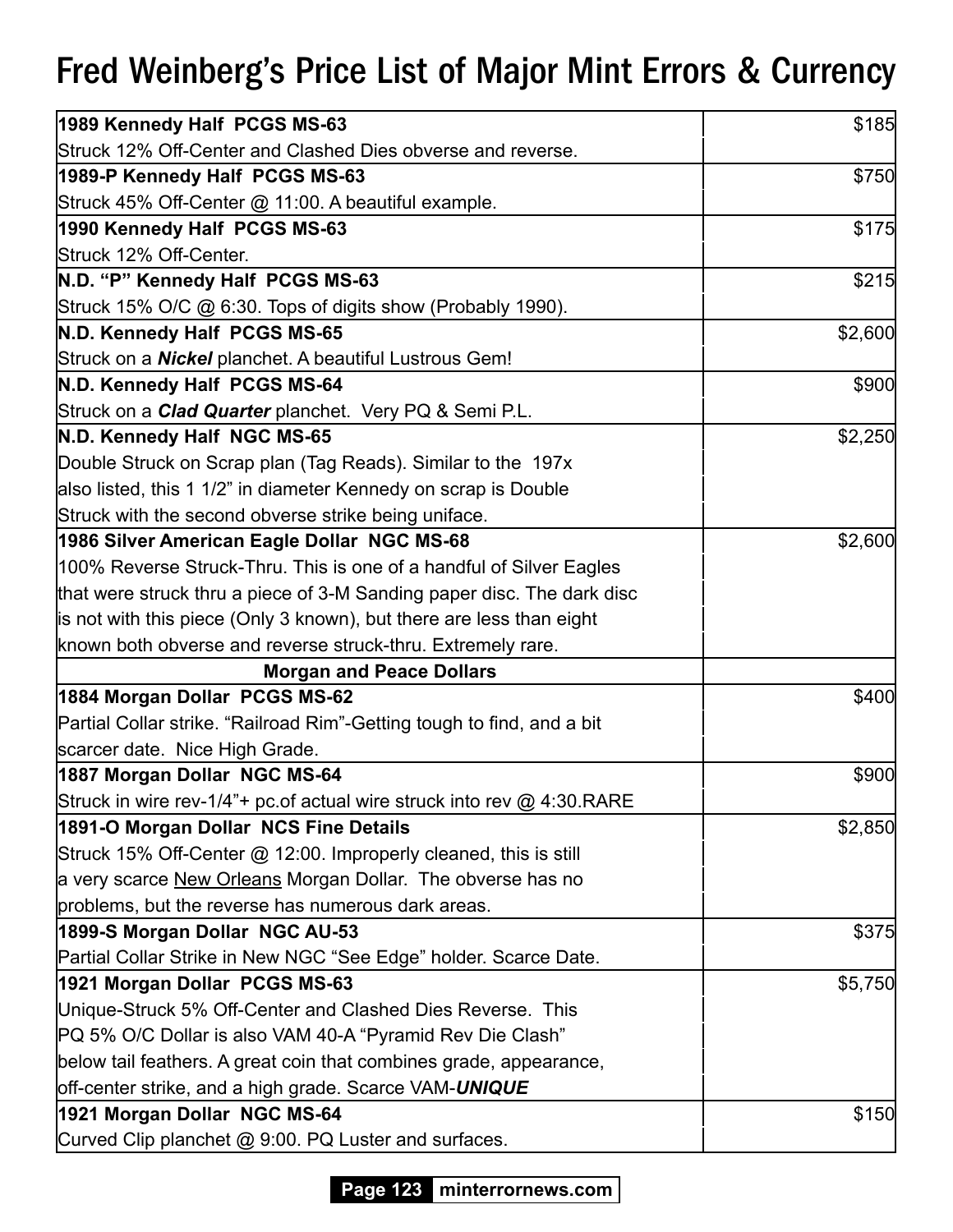| N.D. New Orleans Morgan Dollar PCGS XF-45                                     | \$11,500 |
|-------------------------------------------------------------------------------|----------|
| Struck 25% Off-center @ 6:00. Morgan dollars struck this far off-             |          |
| center are excessively rare. This coin is from the New Orleans                |          |
| Mint, and who's scarcity for Errors is compensated for the lack               |          |
| of date showing on a Silver Dollar strike this far off-center.                |          |
| 1923 Peace Dollar NGC MS-64                                                   | \$125    |
| Curved Clip @ 11:30. A nice creamy, brilliant, luster. High Grade.            |          |
| N.D. Morgan/Peace Dollar PCGS MS-61                                           | \$1,750  |
| T-I (No Rim) Silver Blank planchet. Very rare. (2-A)                          |          |
| N.D. Morgan/Peace Dollar PCGS MS-61                                           | \$1,500  |
| T-II (Upset Rim) Silver Blank planchet. Very rare. (2-A)                      |          |
| Buy T-I and T-II Blank Silver Dollar planchets as a set for \$2,900           |          |
| (Both PCGS MS-61)                                                             |          |
| 1988 \$1 Am. Silver Eagle New ANACS CACHE MS-69                               | \$475    |
| Full Partial Collar strike "Railroad Rim". Very scarce on American            |          |
| \$1 Silver Eagle. It looks like it is on a Type-I blank.                      |          |
| <b>Ike and Susan B. Anthony Dollars</b>                                       |          |
| 1971-D Ike Dollar PCGS AU-58                                                  | \$2,800  |
| Struck on a <b>Clad Half Dollar</b> planchet. Scarce with date.               |          |
| 1972-D Ike Dollar PCGS MS-63                                                  | \$1,350  |
| Struck on a Philippine 1 Piso plan. A much scarcer date than the              |          |
| 1974-D, this coin shows almost a full date (ANACS MS-65 Tag)                  |          |
| 197x Ike Dollar PCGS MS-64                                                    | \$2,750  |
| Struck 30% Off-Center @ 3:00. Rare this far O/C (AC MS-65 Tag)                |          |
| N.D. "D" Ike Dollar PCGS MS-62                                                | \$2,800  |
| Struck on a <b>Clad Half Dollar</b> planchet. (2-A)                           |          |
| N.D. "D" Ike Dollar (1971 TYPE) PCGS MS-64                                    | \$3,100  |
| Struck on a <b>Half Dollar</b> planchet.                                      |          |
| N.D. Ike Dollar PCGS MS-65                                                    | \$3,500  |
| Struck on a <b>Clad Half Dollar</b> plan. (after 1973 Type) Highest grade.    |          |
| 1979 Susan B. Anthony Dollar PCGS MS-63                                       | \$1,200  |
| Struck on a <b>Quarter</b> planchet. Very frosty & lustrous.                  |          |
| 1980-S Susan B. Anthony Dollar PCGS MS-62                                     | \$375    |
| Obverse Clad Layer Missing. Scarcer than prior years. Nice Red.               |          |
| N.D. Susan B. Anthony PCGS MS-65Red                                           | \$7,500  |
| Struck on a <b>Cent</b> planchet. A beautiful Gem with great original luster. |          |
| We recently sold an AU-58 for \$6,250.                                        |          |
| 1999 Susan B. Anthony Dollar PCGS MS-63                                       | \$1,500  |
| Struck on a Quarter planchet. Only 7 or 8 known of this date.                 |          |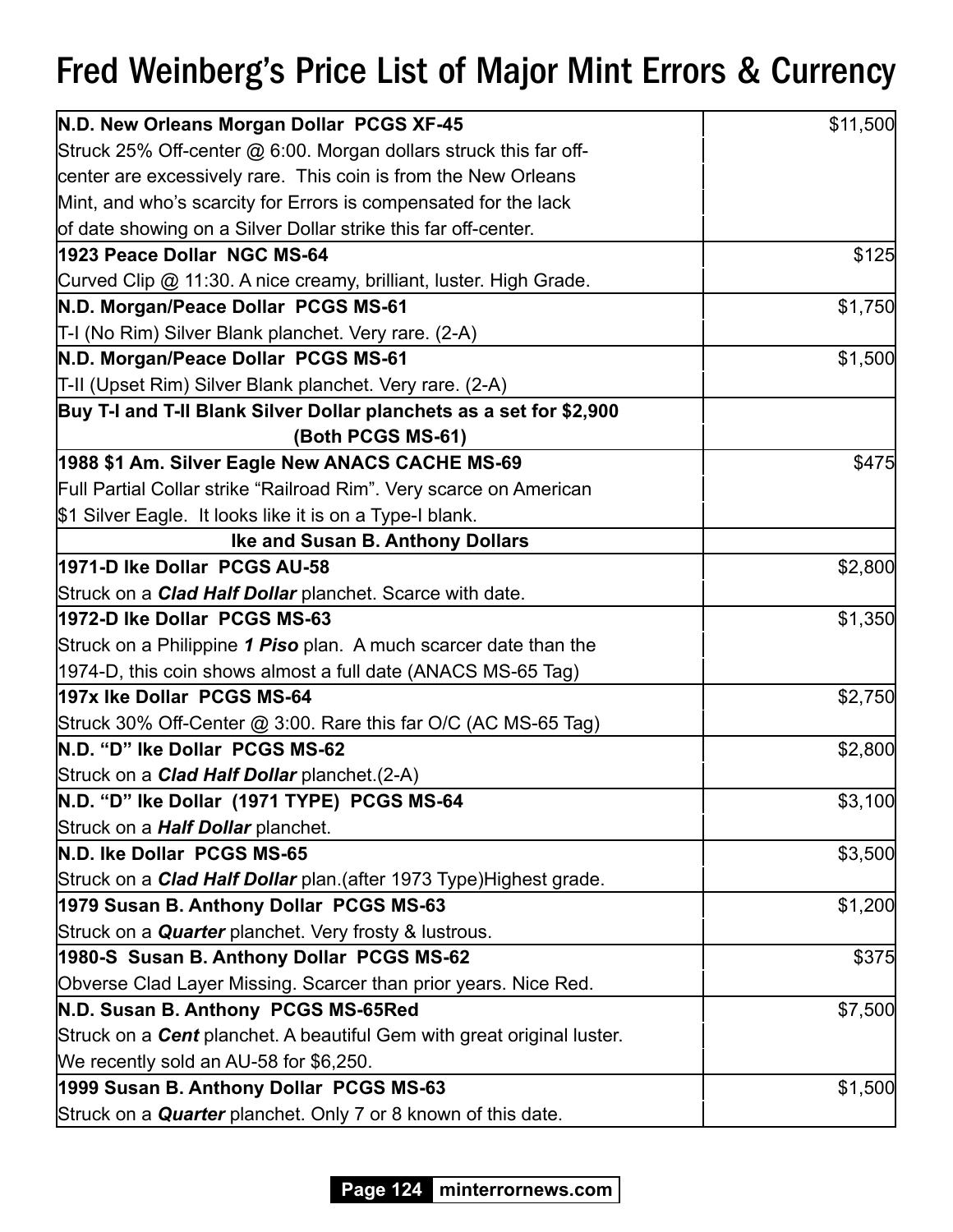| 1999 Susan B. Anthony Dollar PCGS MS-64                                | \$1,100 |
|------------------------------------------------------------------------|---------|
| Double Struck-second strike 85% off-center @ 11:00. DSBS.              |         |
| <b>SACAGAWEA DOLLARS</b>                                               |         |
| (2000) Sacagawea Dollar (s) PCGS MS-61                                 | \$300   |
| Blank planchet Type-II (Tag reads "2000")                              |         |
| N.D. Sacagawea Dollar (s) PCGS MS-61                                   | \$135   |
| Blank planchet Type-II. With Upset Rim.                                |         |
| 2000 Sacagawea Dollar PCGS MS-63                                       | \$700   |
| Reverse Manganese Layer missing. Full Red. Scarce.                     |         |
| 2000 Sacagawea Dollar PCGS MS-64                                       | \$4,800 |
| Double Denomination on a Struck Maryland Quarter. Very strong          |         |
| detail shows on both sides & full quarter date shows @ 12:00 obv.      |         |
| 2000 Sacagawea Dollar PCGS MS-64                                       | \$4,800 |
| Double Denomination on a Struck Maryland Quarter. Another              |         |
| nice example, but flipped over. Strong good detail on both sides.      |         |
| 2000 Sacagawea Dollar NGC MS-65                                        | \$4,800 |
| Double Denomination on a struck Maryland Quarter (Flipped-over).       |         |
| Also good details shows including quarter date $@9:00$ obverse.        |         |
| 2000 Sacagawea Dollar NGC MS-65                                        | \$5,000 |
| Double Denomination on a struck Maryland Quarter. A second             |         |
| <b>Brilliant PQ NGC Gem!</b>                                           |         |
| 2000 Sacagawea Dollar PCGS MS-67                                       | \$5,500 |
| Double Denomination on a struck Maryland Quarter. Full date            |         |
| shows @ 4:30 obverse below Sac date. Highest graded/Finest Known.      |         |
| 2000 Sacagawea Dollar NGC MS-66                                        | \$5,000 |
| Struck on a Foreign Planchet. 7.07 gms. (Tag reads). Looks             |         |
| "Silver" & is only the 4th or 5th known Sac. struck on a Foreign Plan. |         |
| 2000 Sacagawea Dollar PCGS MS-67                                       | \$1,200 |
| Large Uncentered Broadstrike. This coin looks 10% off-center.          |         |
| Great luster and surfaces. What a beaut!.                              |         |
| 2000-P Sacagawea Dollar PCGS MS-66                                     | \$2,250 |
| Double Struck-Both strikes off-center 10% @ 7:00. Good separation.     |         |
| 2000-P Sacagawea Dollar PCGS MS-65                                     | \$2,400 |
| Double Struck, off-center 10% & 20%. Both Dates/Mint marks show.       |         |
| 2000-P Sacagawea Dollar PCGS MS-65                                     | \$2,400 |
| Double Struck-Second strike 60% off-center @ 2:00.                     |         |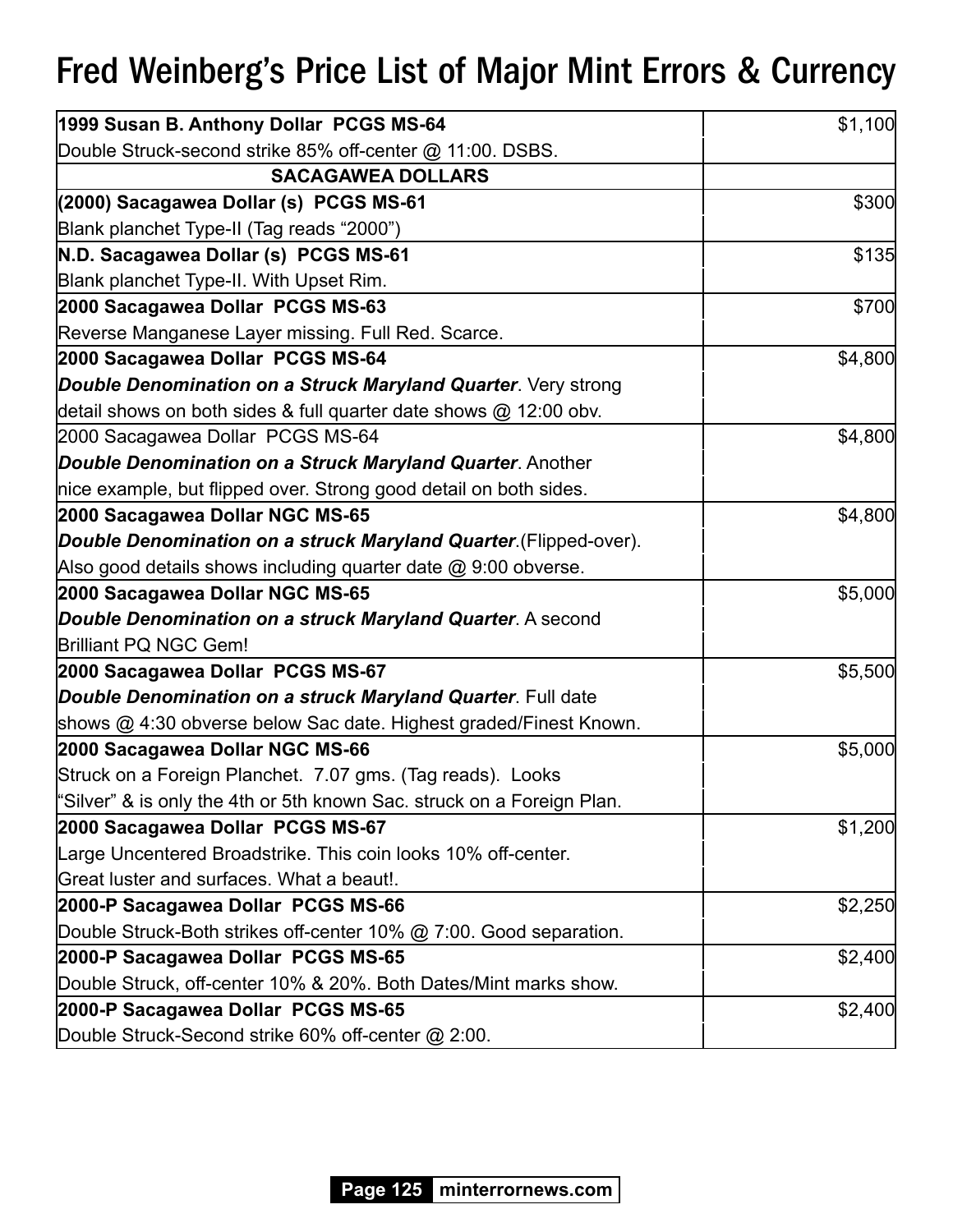| 2000-P Sacagawea Dollar PCGS MS-66                                   | \$2,200 |
|----------------------------------------------------------------------|---------|
| Double Struck and Broadstruck plus 11% Straight End Clip plan.       |         |
| This coin has been actually struck 3-4 times (Close overlap), and    |         |
| has a large 11% Clipped planchet on the blank portion $@$ 11:30.     |         |
| 2000-P Sacagawea Dollar PCGS MS-65                                   | \$2,600 |
| Triple struck-2nd/3rd dates 20% off-center @ 7:00. Full date shows   |         |
| on last strike, only "00 P" shows on first strike.                   |         |
| 2000-P Sacagawea Dollar PCGS MS-64                                   | \$2,600 |
| Triple Struck-Second & third strikes 25% off-center @ 8:00. "000-P"  |         |
| shows from first strike and full dates show on third strike.         |         |
| 2000 Sacagawea Dollar PCGS MS-63                                     | \$2,650 |
| Triple Struck-Second & third strikes 30% off-center @ 8:00. Full     |         |
| date shows second strike & "000 P" shows on first strike.            |         |
| 2000 Sacagawea Dollar PCGS MS-65                                     | \$3,250 |
| Quadruple Struck & 15% Double Clip (Tag Reads). First strike         |         |
| normal w/2 clips, 2nd-3rd-4th are 20-25% O/C. Unusual combo.         |         |
| 2000-P Sacagawea Dollar PCGS MS-63                                   | \$3,400 |
| Struck Four Times. The 2nd, 3rd, & 4th strikes are 75%-80% O/C       |         |
| The last 3 strikes are @ 6:30-9:30. DSBS.-4 Strikes!                 |         |
| 2000-P Sacagawea Dollar PCGS MS-64                                   | \$3,850 |
| Struck Four Times-Second strike rotated in collar, third & fourth    |         |
| strikes are 50% off-center. Two full dates shows PQ.                 |         |
| 2000-P Sacagawea Dollar PCGS MS-65                                   | \$4,500 |
| Struck Six times. Second-sixth strikes are 30% off-center @ 8:00.    |         |
| Great look. One and one half dates show.                             |         |
| 2000-P Sacagawea \$1 NEW ANACS CACHE MS-63                           | \$6,500 |
| Struck Fifteen Times-1st strike is normal, at least 14+ more overlap |         |
| strikes in 1/3" area in a brand new Blue Tag-ANACS Cache holder.     |         |
| 2000-D Sacagawea Dollar PCGS MS-66                                   | \$2,600 |
| Double Struck & B/S (Tag reads). D/S & B/S with close overlap.       |         |
| Coin is just under 50c size in dia.! The only Denver Mint D/S known? |         |
| 2000-D Sacagawea Dollar PCGSMS-64                                    | \$700   |
| Reverse Manganese Layer missing.                                     |         |
| 2001 Sacagawea Dollar (*) PCGS MS-65                                 | \$225   |
| "U.S. Mint Experimental Rinse Anti-Tarnishing Agent".                |         |
| 2001-P Sacagawea Dollar PCGS MS-67                                   | \$2,950 |
| Double Struck & Lrg. B/S (Tag reads). Close overlap, but high grade. |         |
| 2001-P Sacagawea Dollar PCGS MS-64                                   | \$800   |
| Reverse manganese layer missing. (CH. Red). Scarce date.             |         |

**Page 126 minterrornews.com**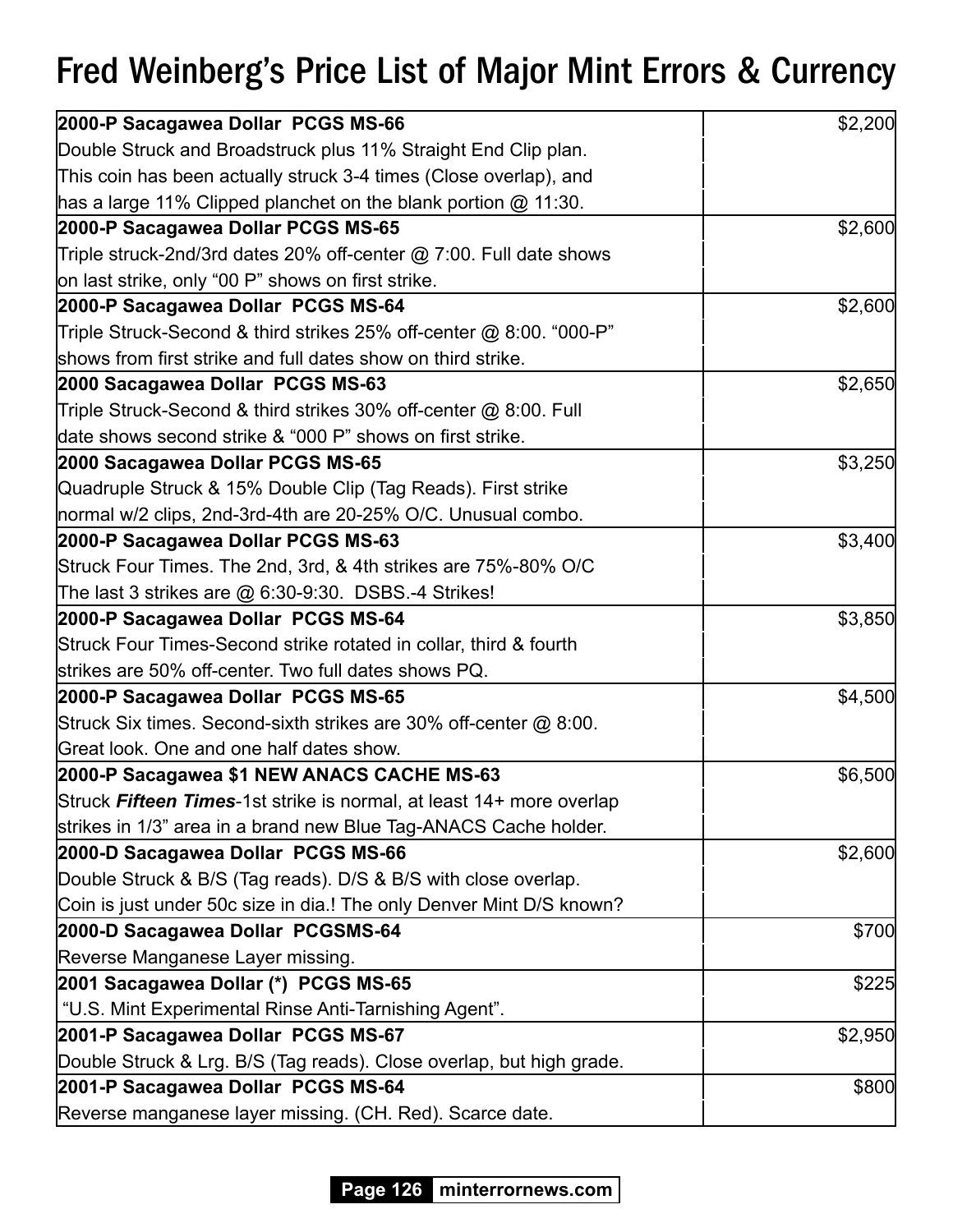| 2001-P Sacagawea Dollar NGC MS-66                                      | \$14,000 |
|------------------------------------------------------------------------|----------|
| Unique-Struck on a 2001 Kentucky State Quarter. "Kentucky"             |          |
| shows $@$ 1:00, the Horse shows $@$ 3:00, & the "2001" quarter         |          |
| date shows @ 7:00; "Quarter " shows under "Dollar" on reverse!!        |          |
| Besides those struck on Maryland State quarters (about 10 known)       |          |
| there is only one other Sacagawea Dollar on a States quarter known-    |          |
| Massachusetts. A <i>unique coin</i> with great details & PQ luster.    |          |
| 1999-W \$5 Gold American Eagle PCGS MS-69                              | \$850    |
| Struck with Unfinished Proof dies. Not only an error from almost       |          |
| 8 years ago, but now needed for registry sets, and goes with the new   |          |
| 2006 20th Anniversary Gold/Silver Eagle sets that the Mint is striking |          |
| specifically with the "W" Mintmark! (2-A)                              |          |
| 1999-W \$5 Gold American Eagle NGC MS-69                               | \$800    |
| Struck with Unfinished Proof dies. (2-A)                               |          |
| <b>Certified World Error Coins</b>                                     |          |
| 1989 Cuba 10 Centavos PCGS MS-64                                       | \$225    |
| Struck on an Elliptical Clipped planchet. The first major Error Cuban  |          |
| coin I've ever handled.                                                |          |
| 2005 Great Britain 10 Pence PCGS MS-64                                 | \$185    |
| Struck on a 5 Pence planchet. Brilliant PL & PQ.                       |          |
| N.D. Great Britain 10 Pence PCGS MS-62                                 | \$225    |
| Struck on a 1.9gm Octagonal Plan (Tag Reads). An eye-catching          |          |
| Brass-colored planchet--Looks Gold.                                    |          |
| N.D. Great Britain 50 Pence PCGS MS-64                                 | \$165    |
| Struck on a 20 Pence planchet. Weight: 3.3gm/51grs.                    |          |
| 1975 Mexico 1 Peso PCGS MS-66                                          | \$115    |
| On 50 Centavo Plan+Clips (Tag Reads). This wrong planchet              |          |
| also has 2 small clips hidden by the insert, still a fun wrong plan.   |          |
| 1975 Mexico 1 Peso PCGS MS-66                                          | \$125    |
| Struck on a 20 Centavo Planchet.                                       |          |
| 1975 Mexico 1 Peso PCGS MS-66                                          | \$115    |
| Struck on a 50 Centavo planchet.                                       |          |
| Most of these Malaysia pcs. will also come w/the normal coin for       |          |
| comparison. These unusual Mules, Die Parings, & Overstrikes are        |          |
| priced $@$ a fraction of what the same error would be on a U.S. coin.  |          |
| 2004 Malaysia 10 Sen (2pcs.) PCGS MS-64/66                             | \$285    |
| Coin #1 is a Deep Die Cap and mated to Coin #2, which has              |          |
| expanded uniface obverse. First seen like this!                        |          |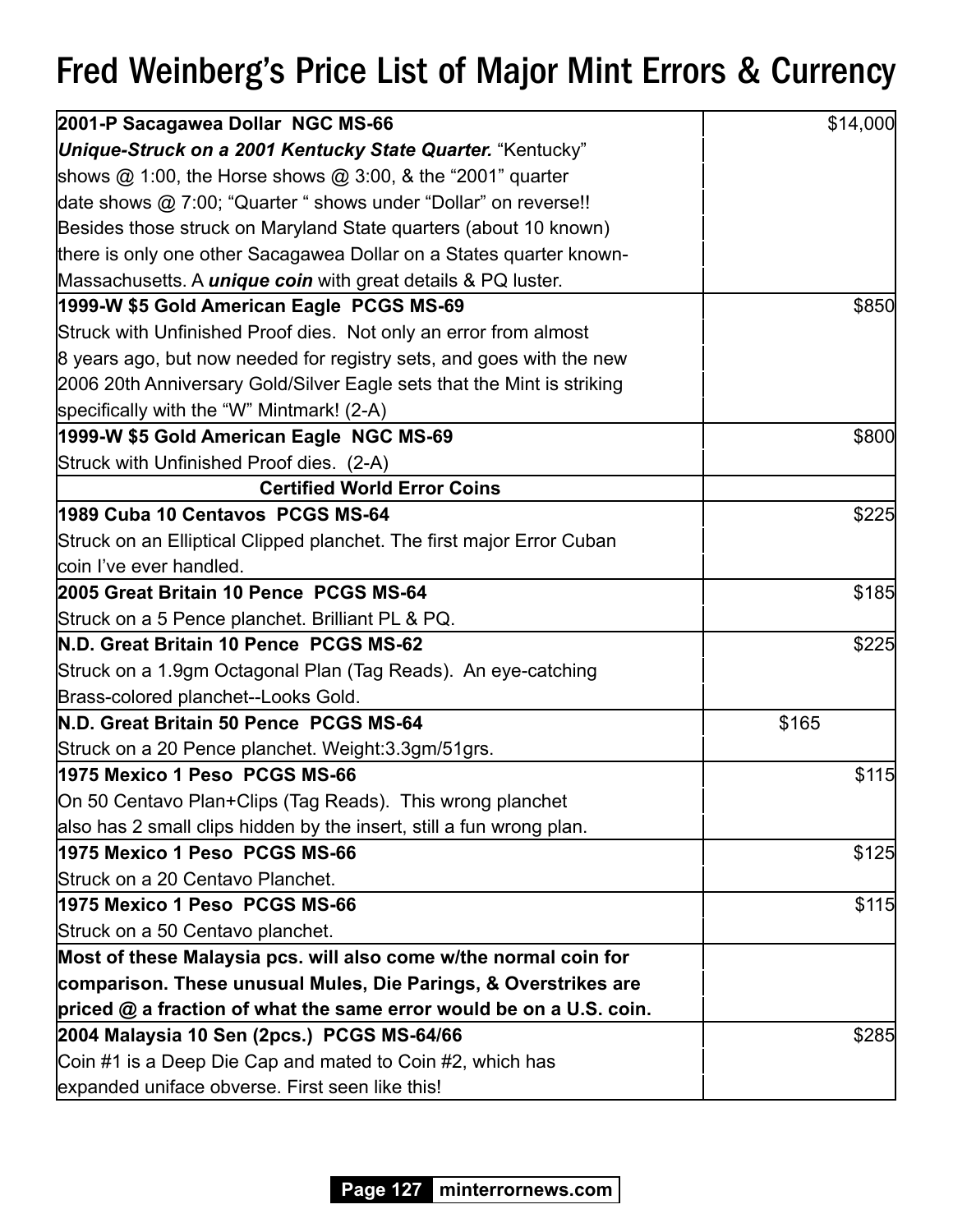| 2004 Malaysia 10 Sen (2pcs.) PCGS MS-63Red/63Red                    | \$250 |
|---------------------------------------------------------------------|-------|
| <b>Mated Pair Uniface</b> Coin #1 & Coin #2. Struck together in the |       |
| coining chamber.                                                    |       |
| 2004 Malaysia 1 Sen PCGS MS-65 Red                                  | \$275 |
| 2pc. Bonded Multi-Struck Pair (Tag Reads). 2 coins bonded/struck    |       |
| together. Struck numerous times & 50c size in dia! Very dramatic.   |       |
| 2005 Malaysia 1 Sen PCGS MS-64 Red                                  | \$350 |
| Struck with Two Obverse Die (Tag Reads). A "Two-Palm'd obv.         |       |
| (2005) Malaysia 1 Sen PCGS MS-62 Red                                | \$225 |
| Struck with Two Reverse Die (Tag Reads). A "Two-Drum'd Rev.         |       |
| (2005) Malaysia 1 Sen PCGS MS-64 Red                                | \$275 |
| Struck with Two Reverse Die (Tag Reads). A "Two-Drum'd Rev.         |       |
| 2005 Malaysia 10 Sen PCGS MS-63 Red                                 | \$160 |
| Struck on a 1 Sen 1.7 gm. Plan. A nice simple basic off-metal.      |       |
| 2005 Malaysia 1 Sen PCGS MS-65                                      | \$350 |
| Struck on a large 20 Sen Plan (Tag Reads). A perfect 1 Sen.         |       |
| struck in the middle of a much larger 20 Sen blank planchet.        |       |
| (\$15,000 if U.S. coin).                                            |       |
| 2005 Malaysia 10 Sen PCGS MS-66                                     | \$375 |
| Muled with 1 Sen Rev Die (Tag Reads). A fun Mule (3-A)              |       |
| 2005 Malaysia 10 Sen PCGS MS-66                                     | \$425 |
| Muled with 1 Sen <b>Obv</b> Die (Tag Reads). (2-A)                  |       |
| 2005 Malaysia 1 Sen PCGS MS-64                                      | \$375 |
| Struck on a larger 20 Sen coin (Tag Reads). A dramatic overstrike   |       |
| onto a larger previously struck coin.                               |       |
| 2005 Malaysia 10 Sen PCGS MS-65                                     | \$425 |
| Struck on a larger 20 Sen coin (Tag Reads).                         |       |
| 2005 Malaysia 10 Sen PCGS MS-64                                     | \$350 |
| Struck on a larger 20 Sen Plan (Tag Reads). A perfect 10 Sen strike |       |
| in the middle of a larger 20 Sen Blank planchet.                    |       |
| 2005 Malaysia 20 Sen PCGS MS-65                                     | \$550 |
| Overstruck with 10 Sen Dies (Tag Reads). A great "Double            |       |
| Denomination" you can see both the full 10 & 20 Sen + 2005 Dates.   |       |
| 2005 Malaysia 20 Sen PCGS MS-64                                     | \$275 |
| Struck Eleven Times-10 Strikes O/C (Tag Reads). A dramatic          |       |
| "Step-ladder" Multi -Struck coin.                                   |       |
| 2006 Malaysia 20 Sen PCGS MS-62                                     | \$375 |
| Struck on a larger 50 Sen Blank. A perfect 20 Sen strike in the     |       |
| middle of a larger 50 Sen Blank planchet.                           |       |